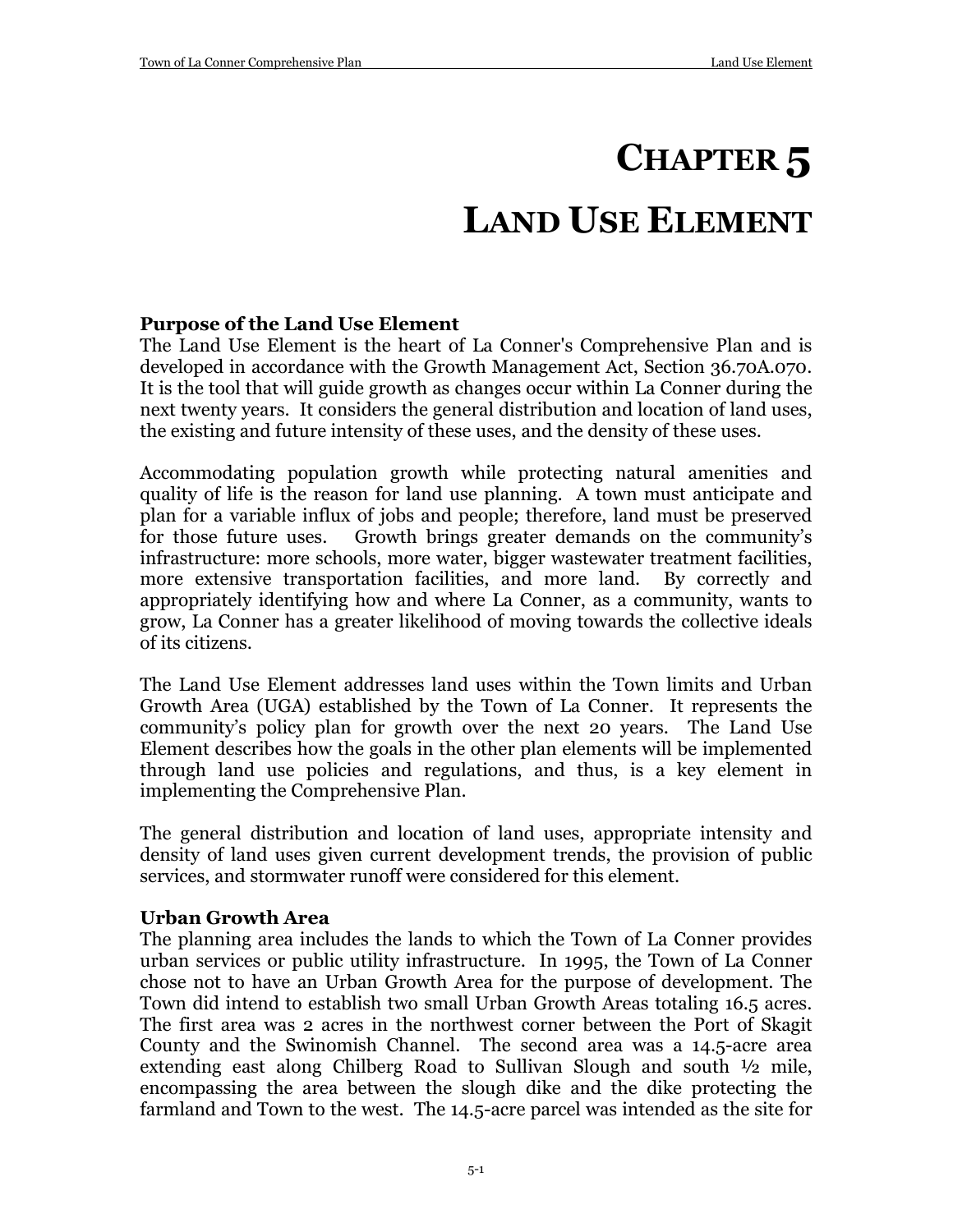the Town's Wastewater Treatment Facility, Stormwater Treatment Facility, the Public Works facilities, and a new Fire Hall jointly owned with Skagit County Fire Protection District #13.

When Skagit County adopted a Growth Management Act (GMA) Comprehensive Plan in 1997, the La Conner's intended Urban Growth Areas were not included. In 2003, the Town proposed a 44-acre UGA, and in 2004, the Town applied to amend the County Comprehensive Plan Map to include the La Conner UGA. This decision was continued and combined with the 2005 amendments. The Town reduced the UGA size request to Skagit County from 44 to 14 acres during the 2005 amendment process. That request was approved and current UGA reflects that amendment. The UGA only includes the Wastewater Treatment Facility, Stormwater Treatment Facility and the Fire Station. No development is anticipated in the existing UGA and the land use analysis for the plan does not include analysis of the UGA.

The Town corporate limits and UGA are represented on the maps attached to this plan as Maps 1 (Zoning/Comprehensive Plan), and 2 (Critical Areas).

The Urban Growth Boundary was established with Skagit County to ensure that the Town would be able to provide urban services to all existing and new development. The location of the boundary was based on environmental constraints, concentration of existing development, existing infrastructure and services, and the location of agricultural resource lands. Town sewer and water, drainage facilities, utilities, communication lines, and local roads would be available to develop within the Urban Growth Boundary. No revisions to the Urban Growth Area are proposed for this amendment cycle.

#### **Major Land Use Considerations and Goals**

The Town periodically experiences development pressure that calls for efficient planning and explicit land use decisions. The Town residents and officials respect the need to preserve farmlands and have chosen not to project the Town boundaries beyond the current Town limits for Residential, Commercial or Industrial development. Due to this policy, the Town is constrained by the availability of land and financial resources, and quality of development is a concern. Therefore, the allocation of available land among competing uses is a critical factor in the Town's decision-making process. The Town has chosen the following strategies to accommodate this policy:

- A. Densification The Town single-family dimensional standards allow for a unit density of 8.7 units per acre. This is twice the GMA requirement.
- B. Ensure affordable housing availability.
- C. Allow for innovative development to meet growth needs and demands.
- D. Allow for appropriate Essential Facilities to meet community needs.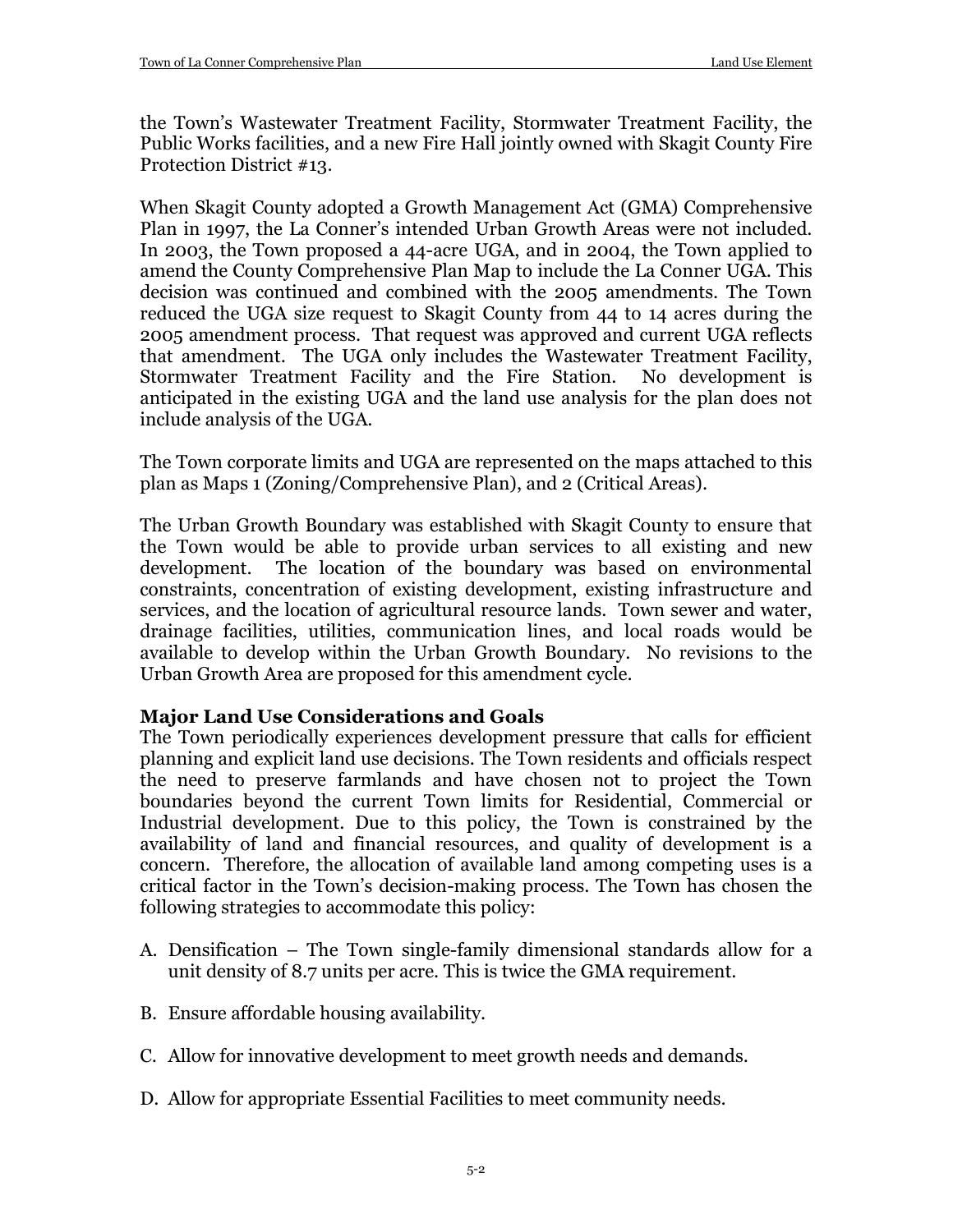The goals and policies of the Land Use Element are a combination of essential components of the Vision Statement and RCW requirements. The goals and policies are divided into the following topics:

- Growth Management
- Economic Development
- Neighborhood Conservation
- Environmental Preservation, Conservation and Critical Areas
- Open space, Parks and Recreation
- Shoreline
- Historic and Cultural Preservation
- Community Design
- Healthy Living

## **GOALS AND POLICIES**

The goals and policies set out in this element, and the community goals outlined in the Vision Statement, will guide all local government decisions affecting land use. The Town will ensure that the character of land use optimizes the combined potentials for economic and social benefits. The following goals and policies are intended to provide the enjoyment and protection of natural resources while minimizing threats to health, safety and welfare posed by hazards, nuisances, incompatible land uses, and environmental degradation.

## **Growth Management**

## **GOAL A**

*Manage growth so that the delivery of public facilities and services occurs in a fiscally responsible and timely manner to support existing and new development.*

- 5A-1 Maps available on the Town's website and available at Town Hall show the area designated as the Urban Growth Boundary for the Town of La Conner.
- 5A-2 Update as necessary zoning ordinances to conform to the Comprehensive Plan goals and policies for the Land Use Element.
- 5A-3 Make public facilities and services available to meet the needs of the community and provide for future growth through improvements and expansion.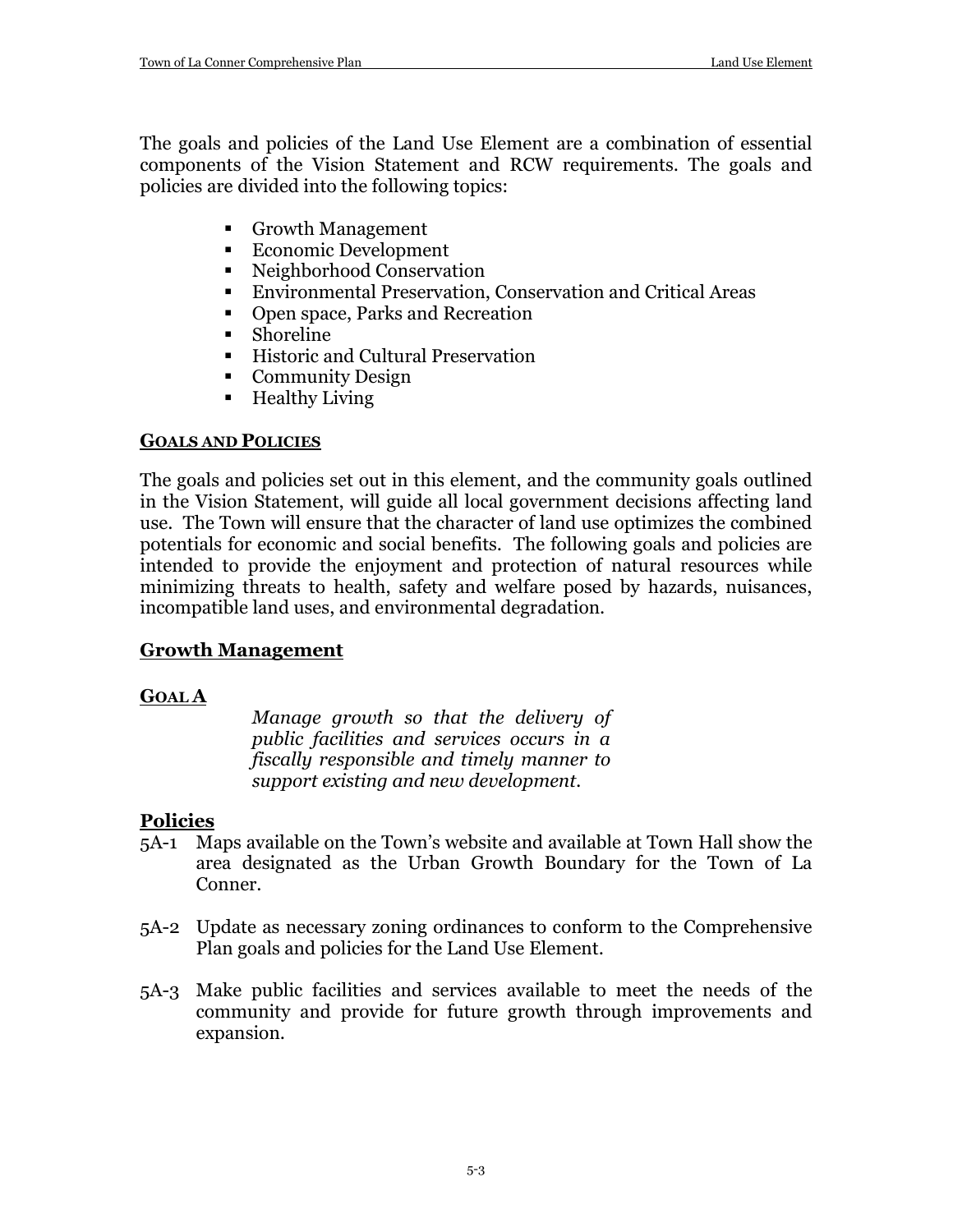- 5A-4 Address impacts of new development and redevelopment on public services and facilities and determine those impacts concurrently with any proposals for development.
- 5A-5 Developers should have the primary fiscal responsibility to extend facilities and services to serve new development and redevelopment, and to mitigate impacts created by their development.
- 5A-6 Developers should have the primary fiscal responsibility to provide parks, recreation, and open space to mitigate the impacts created by their development.
- 5A-7 Essential public facilities will not be precluded from being sited in town. The Town will enforce the Comprehensive Plan and regulations to ensure compatibility of any proposed essential public facility with surrounding uses and development.

#### **GOAL B**

*Ensure that public facilities and services necessary to support existing and future development are adequate to serve the community without decreasing current service levels below established minimum standards.*

#### **Policies**

- 5B-1 Require developers to provide information relating to impacts that the proposed development will have on public facilities and services. The Town will conduct a thorough evaluation of that analysis.
- 5B-2 The Town of La Conner shall not issue any development permits which result in a reduction of the Level of Service (LOS) Standards for public facilities consistent with the provisions identified in the Capital Facilities Element.
- 5B-3 Consider the impacts on personnel, equipment, training and other needs for adequate levels of service for police and fire protection in the community for any development proposal.
- 5B-4 Ensure appropriate identification of public improvements, which are needed to properly serve existing and planned future growth and the means to finance these improvements.

#### **GOAL C**

*Seek to provide equitable distribution and maximum utilization of Town resources in*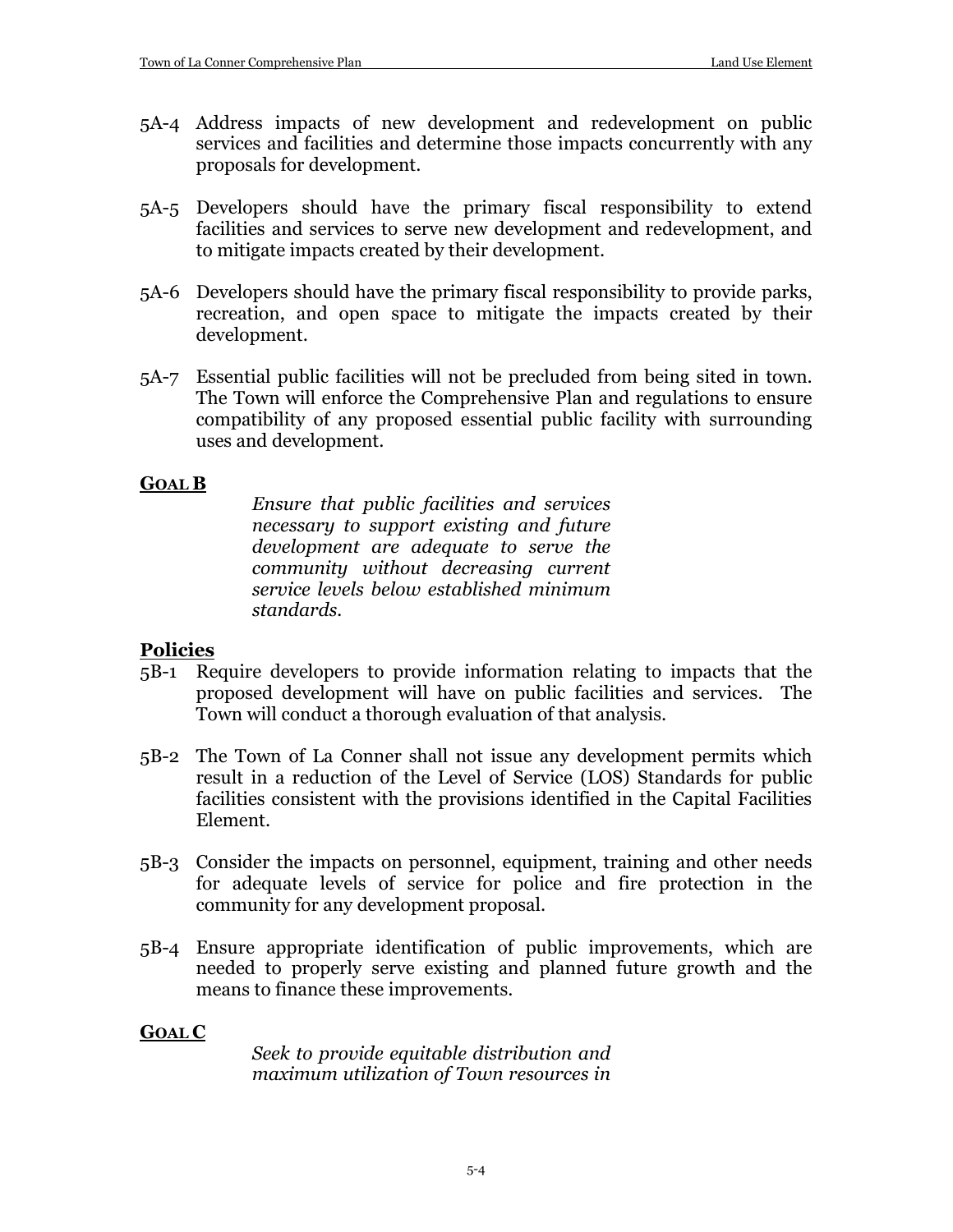*the delivery of services and protection to the community.*

#### **Policies**

5C-1 New and existing developments should contribute to the cost of providing general capital facilities and services commensurate with their impacts.

#### **GOAL D**

*Protect private citizen rights while also protecting the welfare of the community as a whole.*

#### **Policies**

- 5D-1 Enforce the Comprehensive Plan and development regulations to ensure reasonable compatibility with other land uses.
- 5D-2 Protect individual property rights in the course of developing and maintaining Town properties.
- 5D-3 Ensure that developers receive full disclosure of all applicable rules, regulations and utility guidebooks. Provide ample opportunity for consultation with Town staff, and a time to present the project and any perceived problems in a public forum.

#### **GOAL E**

*Protect life and property from natural or manmade disasters and ensure public safety.*

#### **Policies**

- 5E-1 Develop and implement emergency response plans for natural and manmade disasters.
- 5E-2 Coordinate planning activities with local, State and Federal agencies
- 5E-3 Prepare for any adverse effects of climate change.

#### **GOAL F**

*Encourage citizen involvement in the planning process and ensure coordination among local, State and Federal jurisdictions.*

#### **Policies**

5F-1 Coordinate growth and development planning with applicable jurisdictions to promote and protect interjurisdictional interests.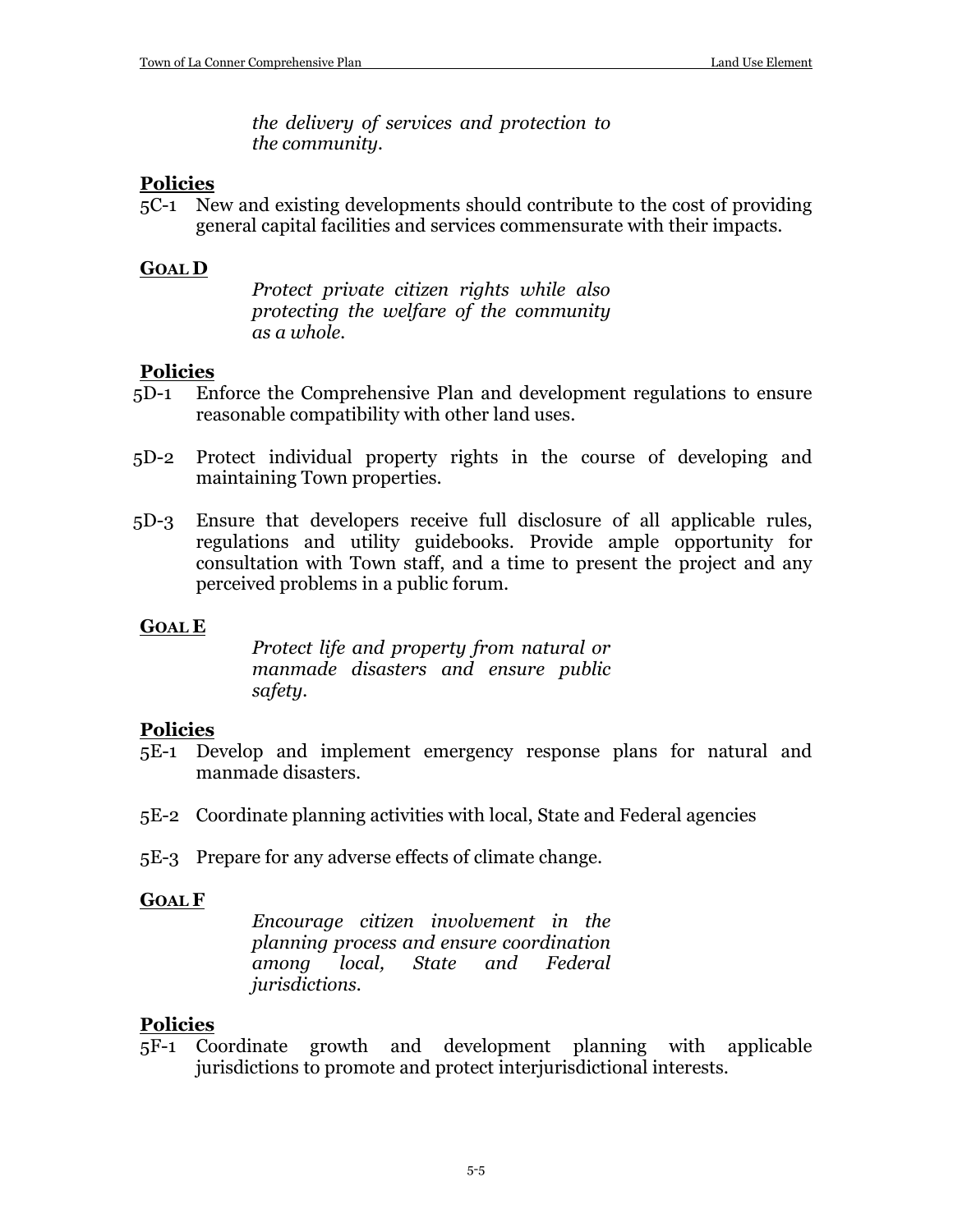- 5F-2 Coordinate the review and approval of development proposals with applicable local, State and Federal permitting agencies.
- 5F-3 Conduct an annual forum with the Town Council and Planning Commission to discuss future growth and development in the Town and consistency with the Comprehensive Plan.
- 5F-4 Promote cooperation between the Town and the La Conner School District to provide adequate opportunities for community use of school facilities.
- 5F-5 The Planning Commission should hold public workshops and public hearings with the involvement of the Town Council on important matters pertaining to growth management and development in town.
- 5F-6 Encourage use of community surveys and questionnaires to ascertain the preferences and concerns of all citizens.

#### **GOAL G**

*Ensure that public facilities are well designed and compatible with the Town's natural and man-made environment.*

#### **Policies**

- 5G-1 Facilitate and improve access and circulation by vehicles and pedestrians to new and existing facilities wherever possible.
- 5G-2 Locate, design, and construct public utilities and facilities to be compatible with designated land uses and natural systems such as drainage ways and shorelines.
- 5G-3 Siting of proposed public buildings and other facilities should conform to land use policies and regulations. The Town of La Conner should not be exempt from its own requirements.
- 5G-4 Strongly encourage the development of pedestrian corridors along the shoreline connecting activity centers, open spaces, and parks.
- 5G-5 Plan landscapes using native plants to support birds and other fauna of the Pacific Northwest.

#### **Economic Development**

#### **GOAL H**

*Promote a stable and diversified economy offering a wide variety of services and employment opportunities to the citizens of La Conner.*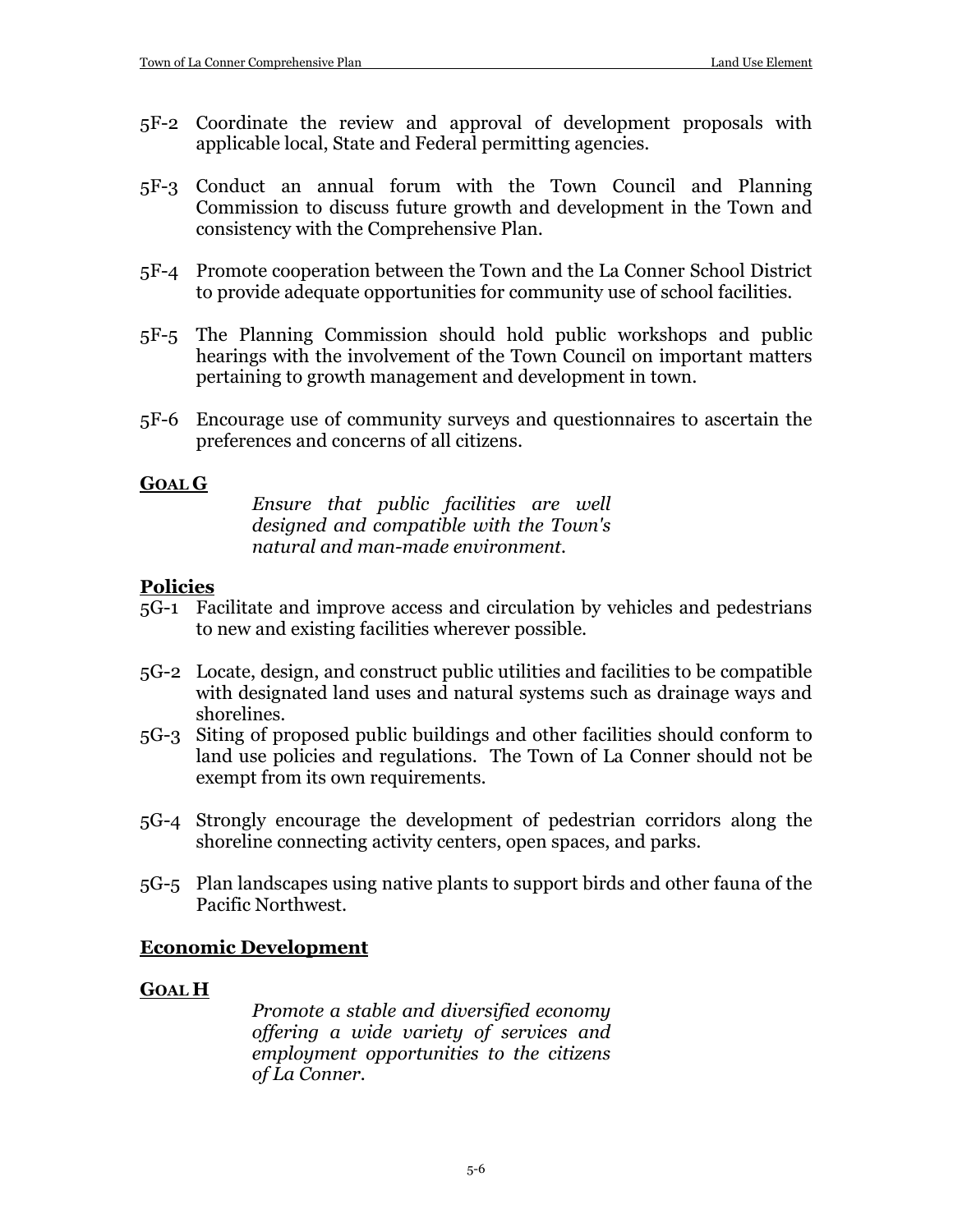## **Policies**

5H-1 Promote an interdependent local economy.

- 5H-2 Encourage a predictable development atmosphere through the provision of consistent, well-organized plans and regulations.
- 5H-3 Encourage diversity in the range of goods and services to meet local and regional needs, including those of the traveling public.
- 5H-4 Support an economic development program in coordination with the State Department of Commerce.
- 5H-5 Coordinate and seek economic development assistance from the Economic Development Alliance of Skagit County (EDASC), the Department of Commerce, Skagit Council of Governments (SCOG), the Port of Skagit County, and other entities in the economic development area.

## **GOAL I**

*The Town should identify and adopt policies and practices that encourage productive, creative, and artistic activities and uses and adjust land use policies to enhance these uses within the Urban Growth Area and surrounding area.*

## **Policies**

- 5I-1 Make publicly owned land available for placing works of art and cultural attractions.
- 5I-2 Maintain an outdoor sculpture tour that is periodically changed.

#### **GOAL J**

*Achieve a balance between commercial and industrial interests to avoid overconcentration in one particular segment of the economy.*

- 5J-1 Expand and recruit additional commercial services which primarily serve the needs of the residents.
- 5J-2 Encourage light industrial uses within designated zones.
- 5J-3 Encourage land uses and activities located within the industrial zone to contribute to the economic diversity and social health of the community.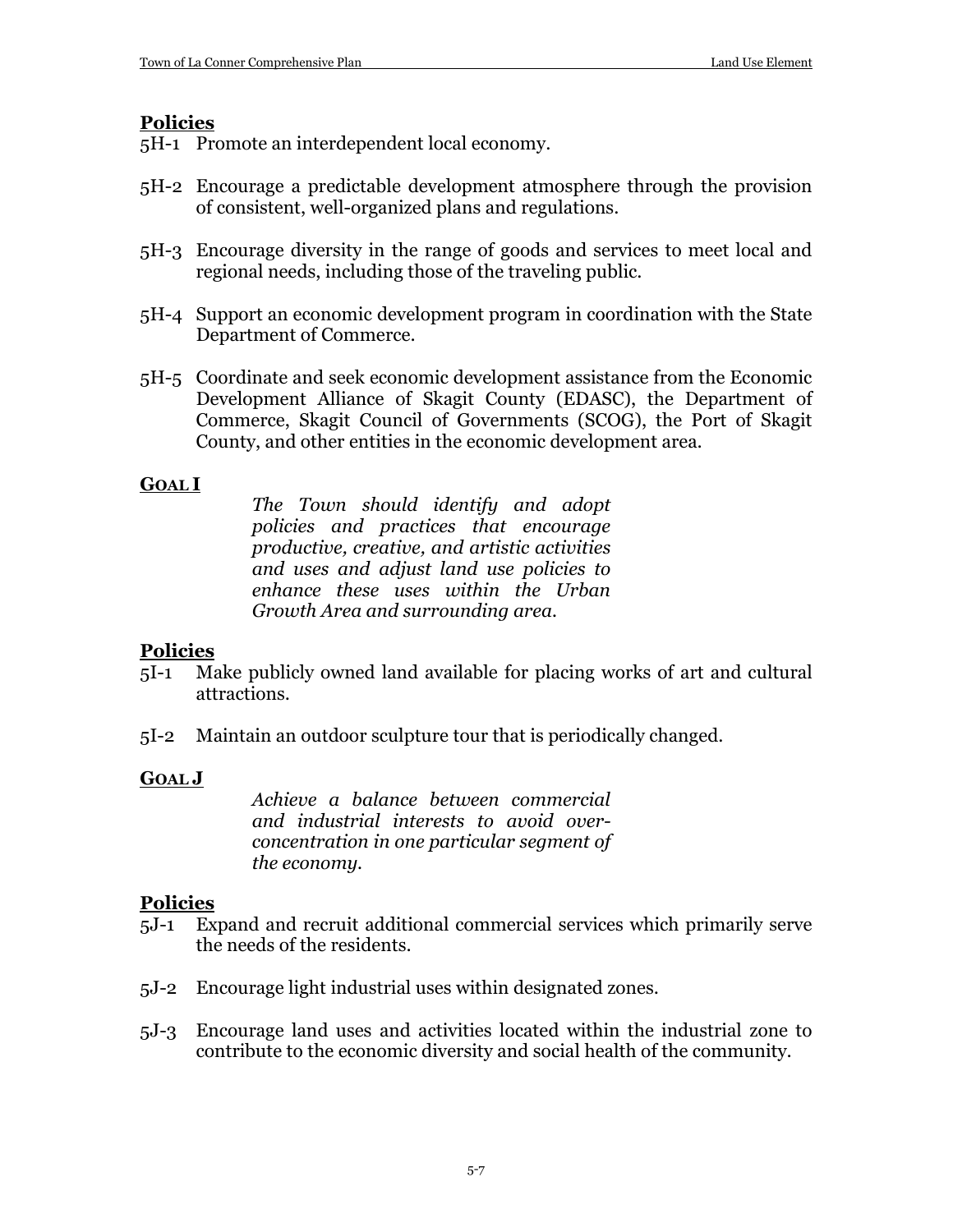5J-4 Encourage a diversity of uses within the industrial zone emphasizing both emerging technology and traditional industrial uses that have always been associated with La Conner.

#### **Neighborhood Conservation**

#### **GOAL K**

*Encourage a balanced and organized combination of open space, commercial, industrial, recreation and public uses served by a convenient and efficient transportation network, while protecting the fabric and character of residential neighborhoods.*

#### **Policies**

- 5K-1 Protect residential zones from encroachment by commercial or industrial uses.
- 5K-2 Maintain stable neighborhoods with sound housing stock and viable commercial and industrial districts.
- 5K-3 Encourage siting and designing of new construction to minimize disruption of visual amenities and solar resources to adjacent property owners, public roadways, parks, and waterways.
- 5K-4 Mitigate incompatible adjacent uses, including commercial and industrial uses, with landscape buffers, or recreation and open space corridors.
- 5K-5 Encourage livability, pedestrian orientation, and retain the historic character of the community, limiting stress factors such as noise pollution and traffic congestion.
- 5K-6 Encourage the use of native plants.

#### **Environmental Preservation, Conservation and Critical Areas**

#### **GOAL L**

*Protect and conserve significant landscape features, fish and wildlife habitat, natural systems and critical areas.*

#### **Policies**

5L-1 Recognizing that the Town will have special needs in the future for urban services, the Town shall continue to enforce, amend and adopt land development regulations which ensure the protection of the attributes, functions, and amenities of the natural environment. Of particular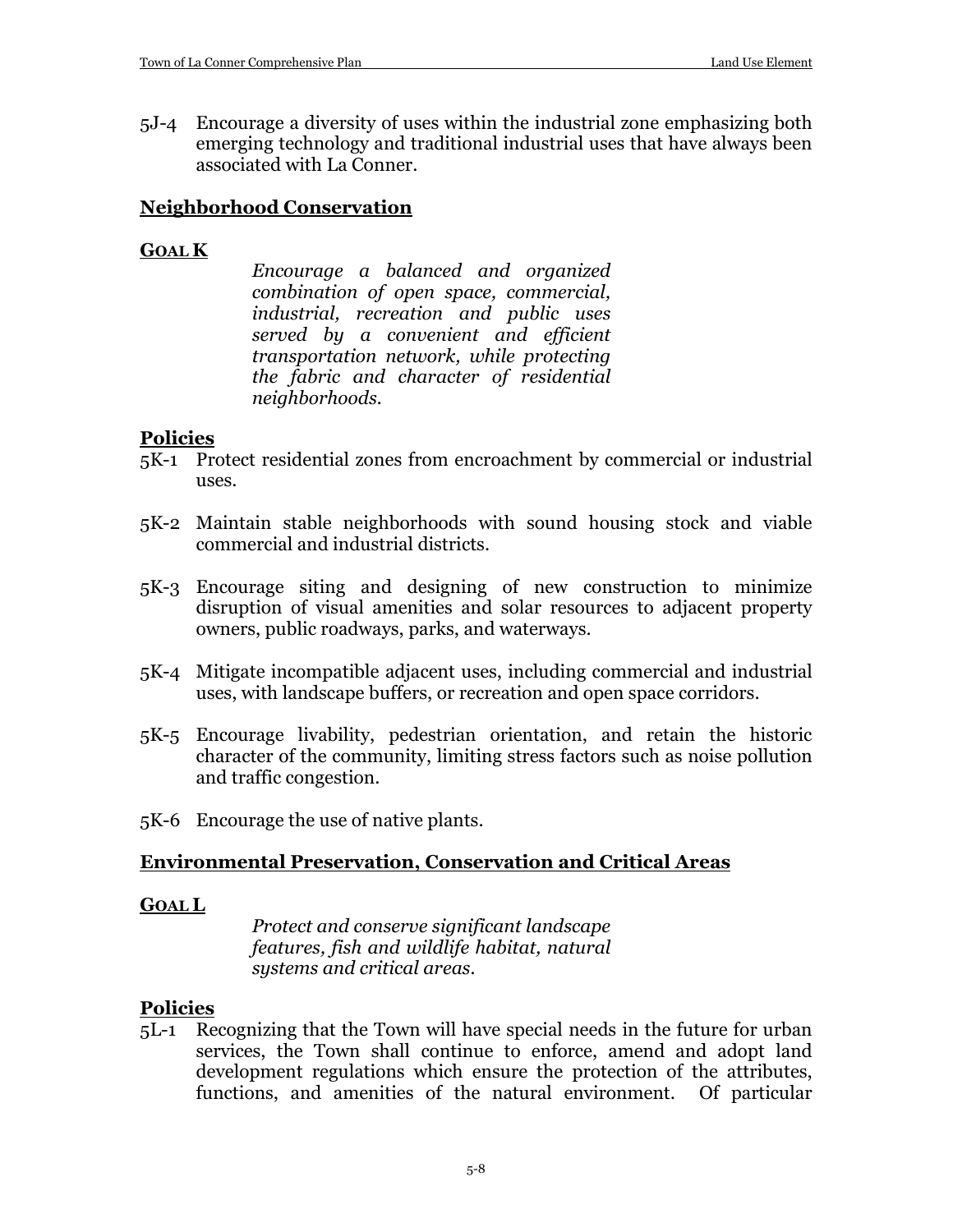concern are the Swinomish Channel, its shorelines, Pioneer Park, sloped areas, established greenbelts, tree canopy, and other critical areas including adjacent agricultural lands.

- 5L-2 Assess the impact of any proposed development upon the stormwater drainage basins and require mitigation of negative impacts.
- 5L-3 Ensure land use compatibility in all permitting and enforcement activities with topography, geology, soil suitability, surface water, frequently flooded areas, wetlands, vegetation and wildlife.
- 5L-4 Protect environmentally sensitive areas, such as wetlands and regulated slopes, to retain open space and natural areas whenever possible.
- 5L-5 Site and design development to avoid impacts to environmentally sensitive areas such as wetlands and regulated slopes.
- 5L-6 Promote Best Management Practices (BMP) and Best Available Science (BAS) to preserve the natural environment and conserve natural resources.
- 5L-7 Participate with County, State, and Federal agencies in formulating and executing the Emergency Management Disaster Preparedness Plan for the area.
- 5L-8 Prevent unnecessary disturbance of native vegetation in new development and encourage retention of trees and other vegetation.
- 5L-9 Pursue the installation of a dike to protect La Conner from Skagit River flooding from the northeast.
- 5L-10 Establish a town-wide strategy to address increasing frequency and intensity of storm-surge events.
- 5L-11 Conduct design consultation meetings periodically with regional experts on weather and climatic changes and trends that may impact Town infrastructure, residences and/or businesses.

#### **Open Space, Parks and Recreation**

#### **GOAL M**

*Encourage the retention of open space and development of recreational opportunities, conserve fish and wildlife habitat and increase public access to natural resource lands and the Swinomish Channel.*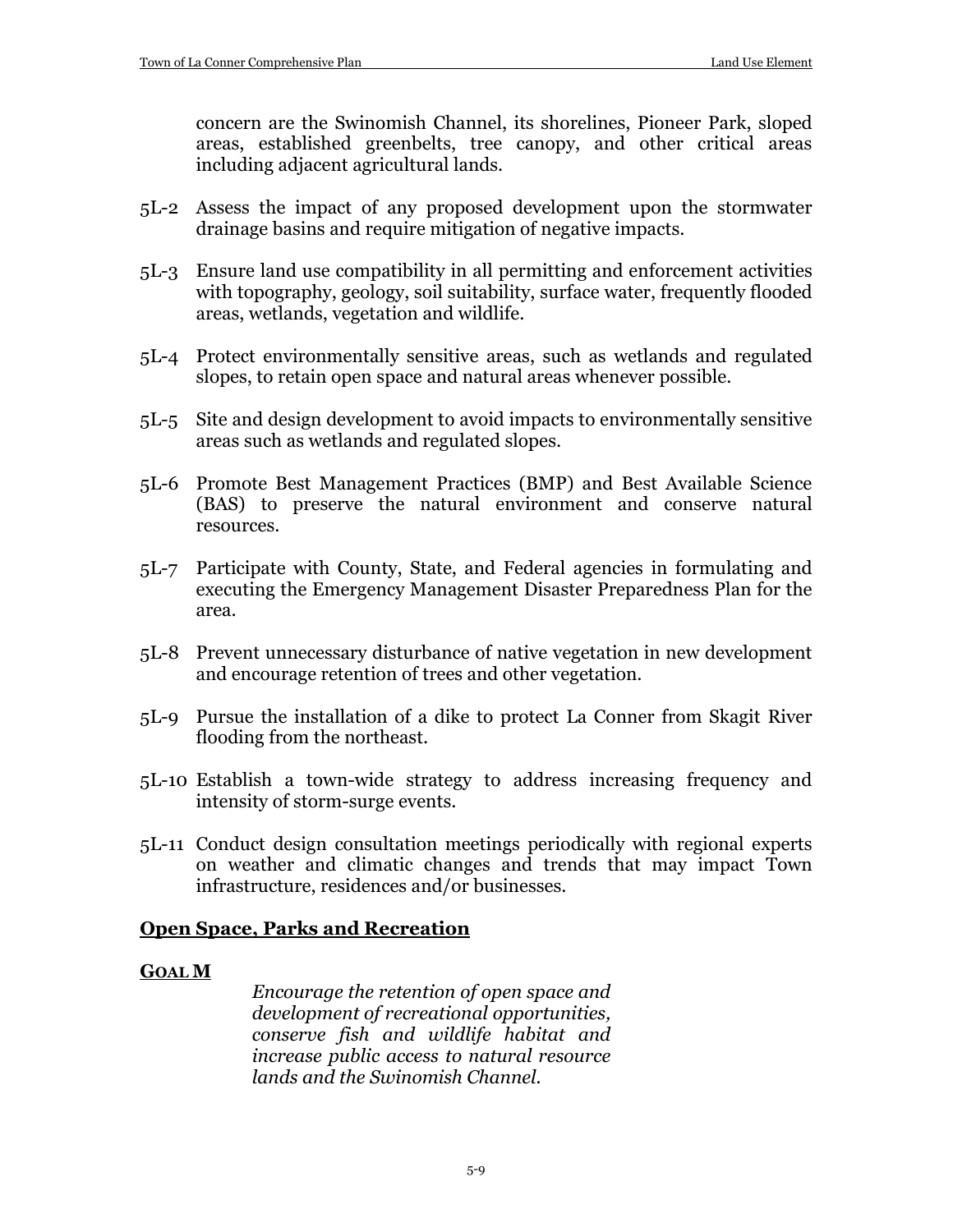#### **Policies**

- 5M-1 Maintain and support existing and future recreational and cultural activities through the dedication of public properties to such uses.
- 5M-2 Maintain or set aside publicly owned land suitable for recreation purposes.
- 5M-3 Maintain or develop available street-ends and, undeveloped right-of-ways and to allow public access for viewing and recreation.
- 5M-4 Develop a pedestrian corridor along the shoreline to connect activity centers, open spaces, and parks.
- 5M-5 Acquire, preserve and develop land and waterfront areas for public recreation based on area demand, public support, and use potential.
- 5M-6 Maintain public access to publicly owned property.

#### **GOAL N**

*Encourage the acquisition and development of parks, open space, and recreation facilities, both active and passive that are attractive, safe, functional, and available to all segments of the community.*

- 5N-1 Pedestrian access to public spaces, pathways and facilities located within the commercial, residential, and industrial zone shall be safely accommodated to the greatest extent possible. Special emphasis shall be placed on establishing pedestrian corridors and vibrant, amenity-rich pathways along the water's edge.
- 5N-2 Maintain and update the Parks and Recreation Plan.
- 5N-3 Develop additional cultural resources, programs and activities at Maple Hall and Maple Center.
- 5N-4 Distribute parks and/or open spaces throughout commercial, residential, and industrial zones to more equitably serve the entire community.
- 5N-5 Use existing school district facilities or other public facilities to maximize recreational and cultural opportunities whenever possible.
- 5N-6 Identify and develop bicycle corridors on main streets where feasible.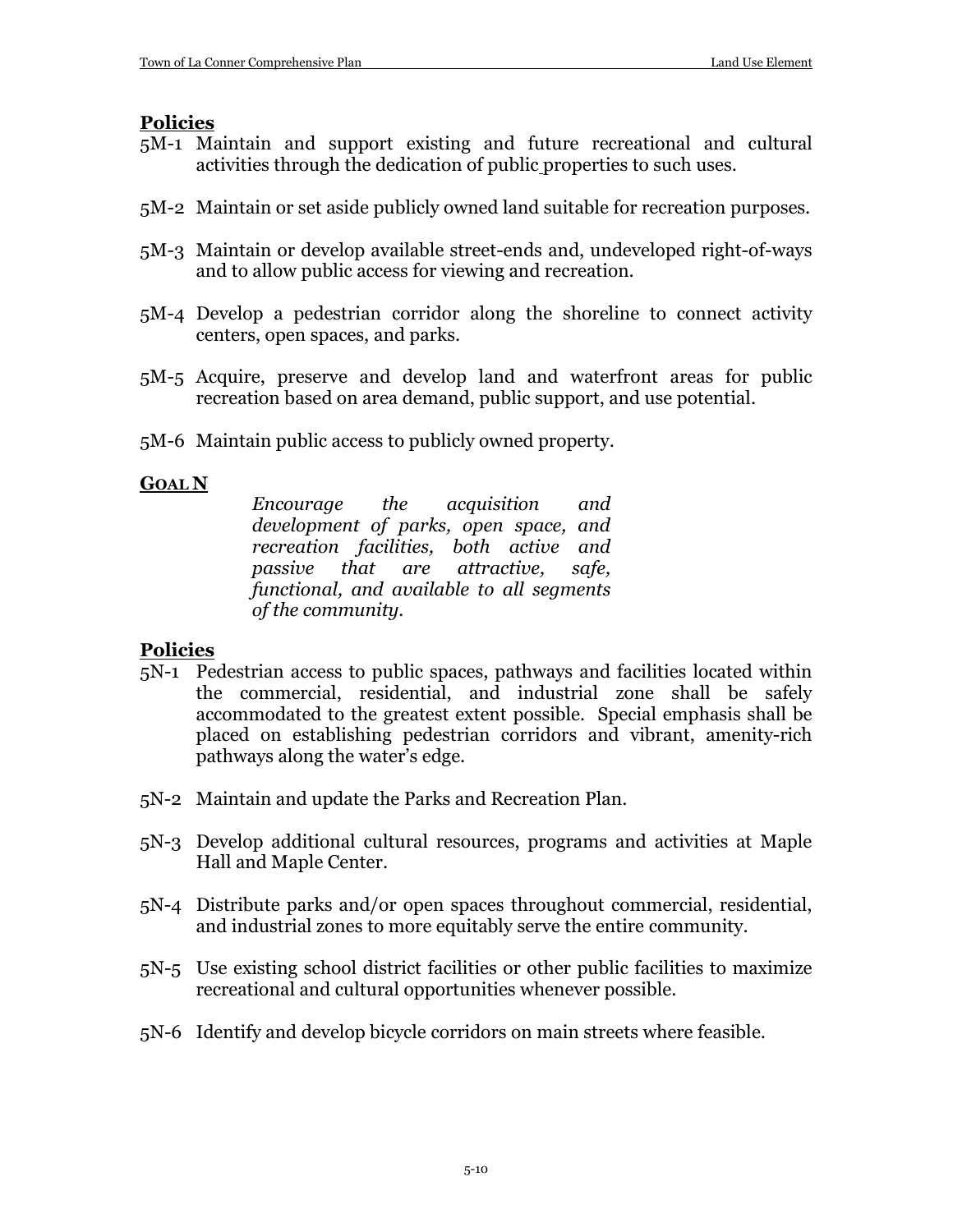#### **GOAL O**

*Enhance the quality of life in the community by encouraging or providing recreation programs and events that are creative, productive, and responsive to the needs of the public.*

#### **Policies**

- 5O-1 Encourage citizen participation in the design and development of public facilities and/or recreation areas.
- 5O-2 Encourage and promote cultural facilities and social services compatible with recreational use.
- 5O-3 Encourage opportunities for recreational and cultural activities for all ages.
- 5O-4 Maintain and support existing and future recreational and cultural activities through the dedication of properties for such uses.

#### **Shoreline**

The Shoreline Management Act (RCW 90.58.100) requires that specified elements be considered in the preparation of the Shoreline Master Program including: Economic Development, Public Access, Recreation, Circulation, Shoreline Use, Conservation, Historic/Cultural Resources, and Floodplain Management. The goals and objectives established for these elements provide the basis for policies and regulations included under the general and specific requirements of the Shoreline Master Program. As such those goals and objectives are incorporated herein by reference. The entire Shoreline Master Program document is included as an appendix to the Comprehensive Plan.

#### **GOAL P**

*Reserve designated shoreline areas for water-oriented uses.*

*Encourage uses, densities and development patterns on lands adjacent to shorelines that are compatible with shoreline uses and resource values to fully and effectively accomplish the goals, objectives, and policies of the adopted Shoreline Management Program.*

#### **Policies**

5P-1 Encourage preferred shoreline uses while protecting and preserving the shoreline environment.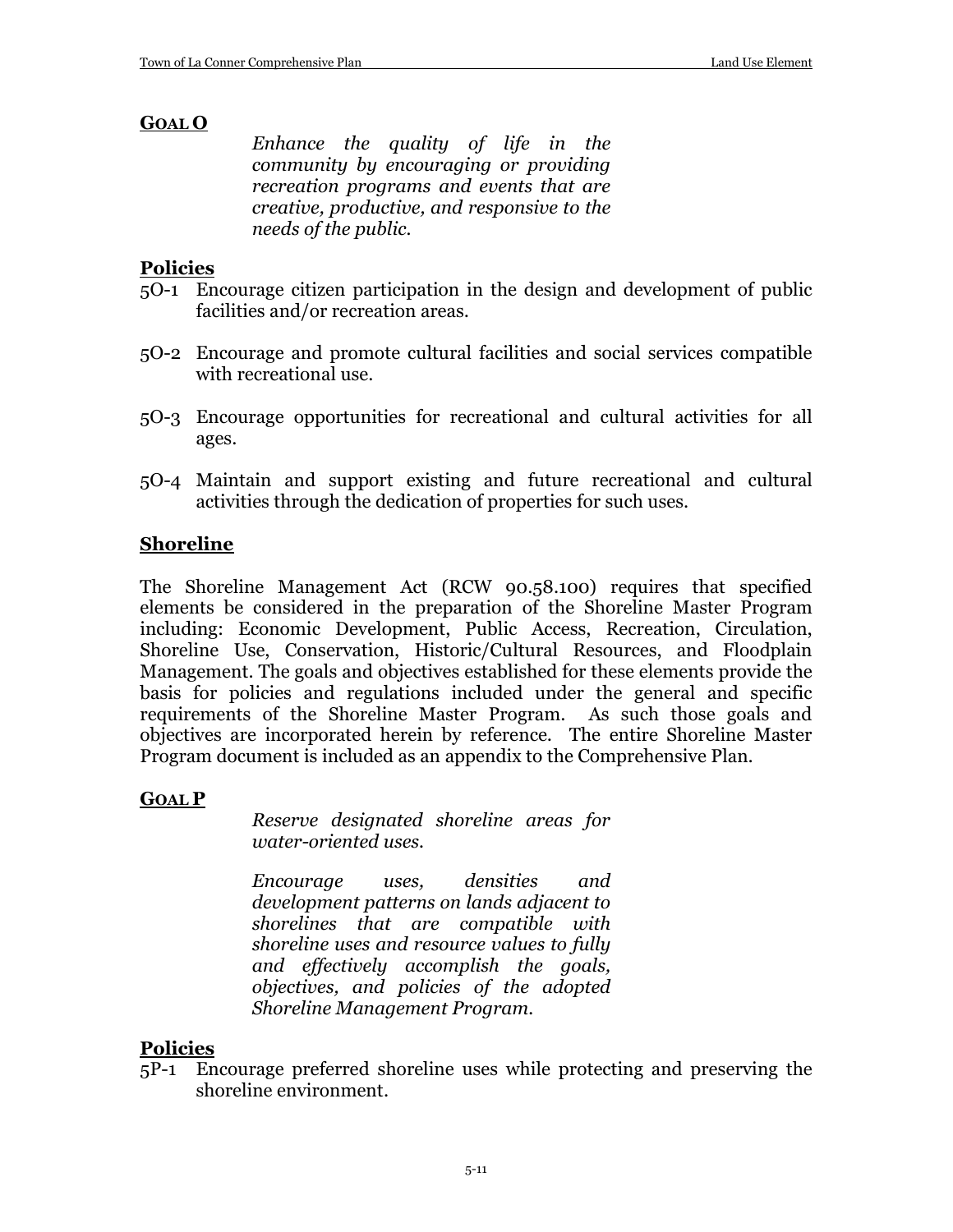5P-2 Restrict new development over-water commercial and industrial uses to those which are water-dependent or related and provide public access where appropriate.

#### **GOAL Q**

*Protect the economic viability and resource values of the shoreline.*

#### **Policies**

- 5Q-1 Encourage renovation and reuse of under-utilized or obsolete structures.
- 5Q-2 Provide adequate access, utilities and public services to serve existing and future shoreline development.
- 5Q-3 Encourage appropriate innovative development (including open space and recreational uses/facilities) to help sustain the economic viability of the urban shoreline.
- 5Q-4 Work with the Swinomish Tribe and the Recreation and Conservation Office (RCO) to enhance recreational uses of the Swinomish Channel and its shorelines.
- 5Q-5 Develop and redevelop the current shoreline to adapt to changing physical and environmental conditions that threaten residences and businesses.

#### **GOAL R**

*Protect and enhance shoreline visual and physical access consistent with the Shoreline Management Act, the Town's adopted Shoreline Management Program and Public Trust Doctrine principles.*

- 5R-1 Restrict over-water commercial and industrial uses to those which are water-dependent or water-related and provide public access where at all feasible.
- 5R-2 Site and design new development and redevelopment to minimize impacts on views of the Swinomish Channel and shoreline.
- 5R-3 Give priority to uses and developments which maximize public visual and physical access to the shoreline.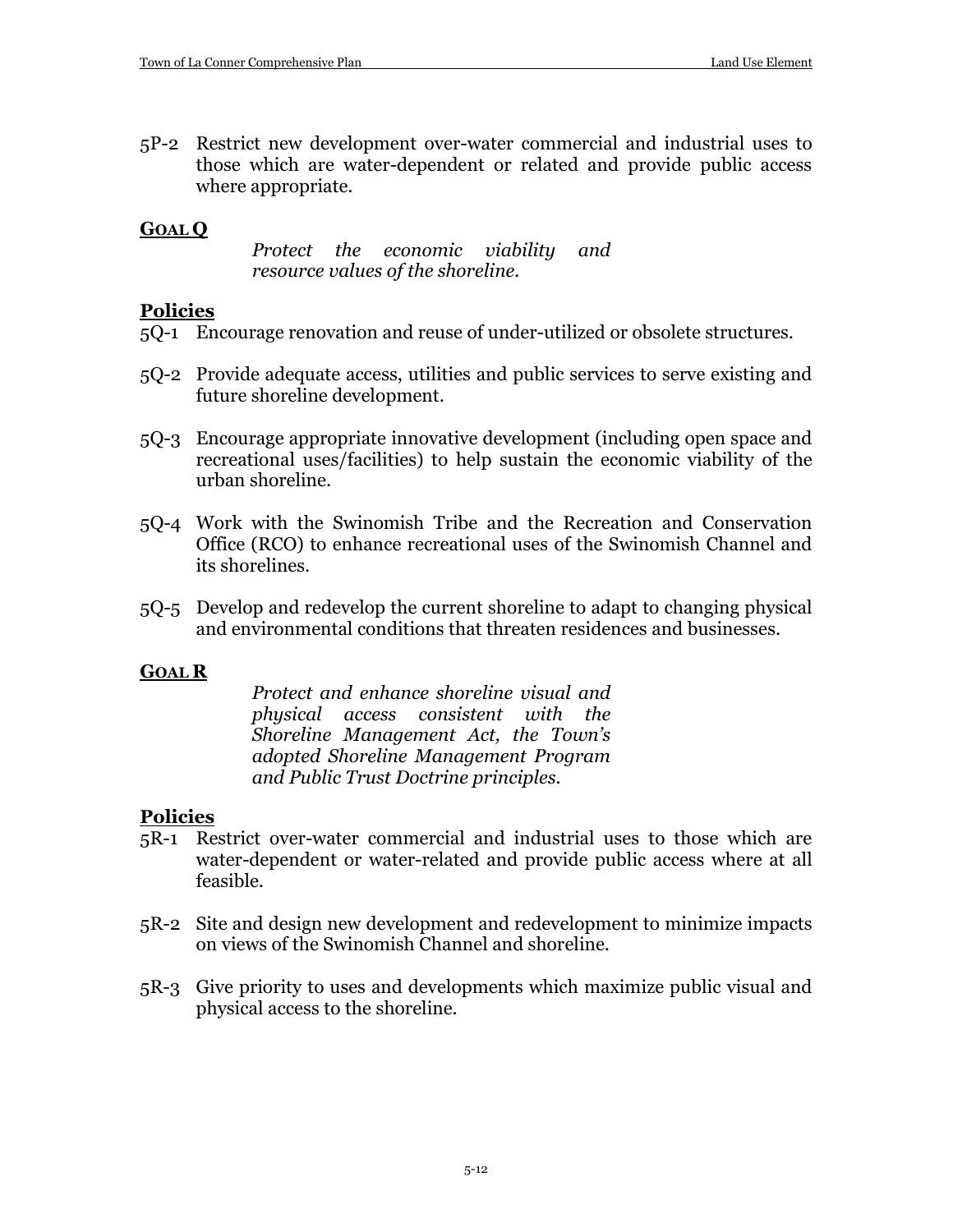#### **GOAL S**

*Protect the quality and quantity of water in the Swinomish Channel by minimizing soil disturbance, erosion, sedimentation, and non-point runoff affecting water quality.*

#### **Policies**

- 5S-1 Encourage restoration of degraded waterfronts to minimize erosion, sedimentation and flooding.
- 5S-2 Require Best Management Practices (BMPs) contained in the Department of Ecology's Puget Sound Stormwater Quality Manual be implemented for all new development and redevelopment.
- 5S-3 Conduct dredging and fill activities to minimize the introduction of suspended solids, leaching contaminants or habitat disturbance into adjacent waterways.

#### **GOAL T**

*Ensure consistent application of the Floodplain Ordinance, the Town's adopted Shoreline Management Program, Stormwater Drainage Comprehensive Plan, State and Federal policies to shoreline areas and adjacent lands.*

#### **Policies**

5T-1 In 2013 the Town adopted its required Shoreline Management Plan. The vison, goals and policies included in that document are hereby incorporated by reference and the entire Shoreline Master Plan is included as an appendix to this document.

#### **Historic and Cultural Preservation**

#### **GOAL U**

*Preserve and protect historic and cultural resources of significance to the Town and local Tribes'. Support the cultural values, language, and art forms of local Native Americans.*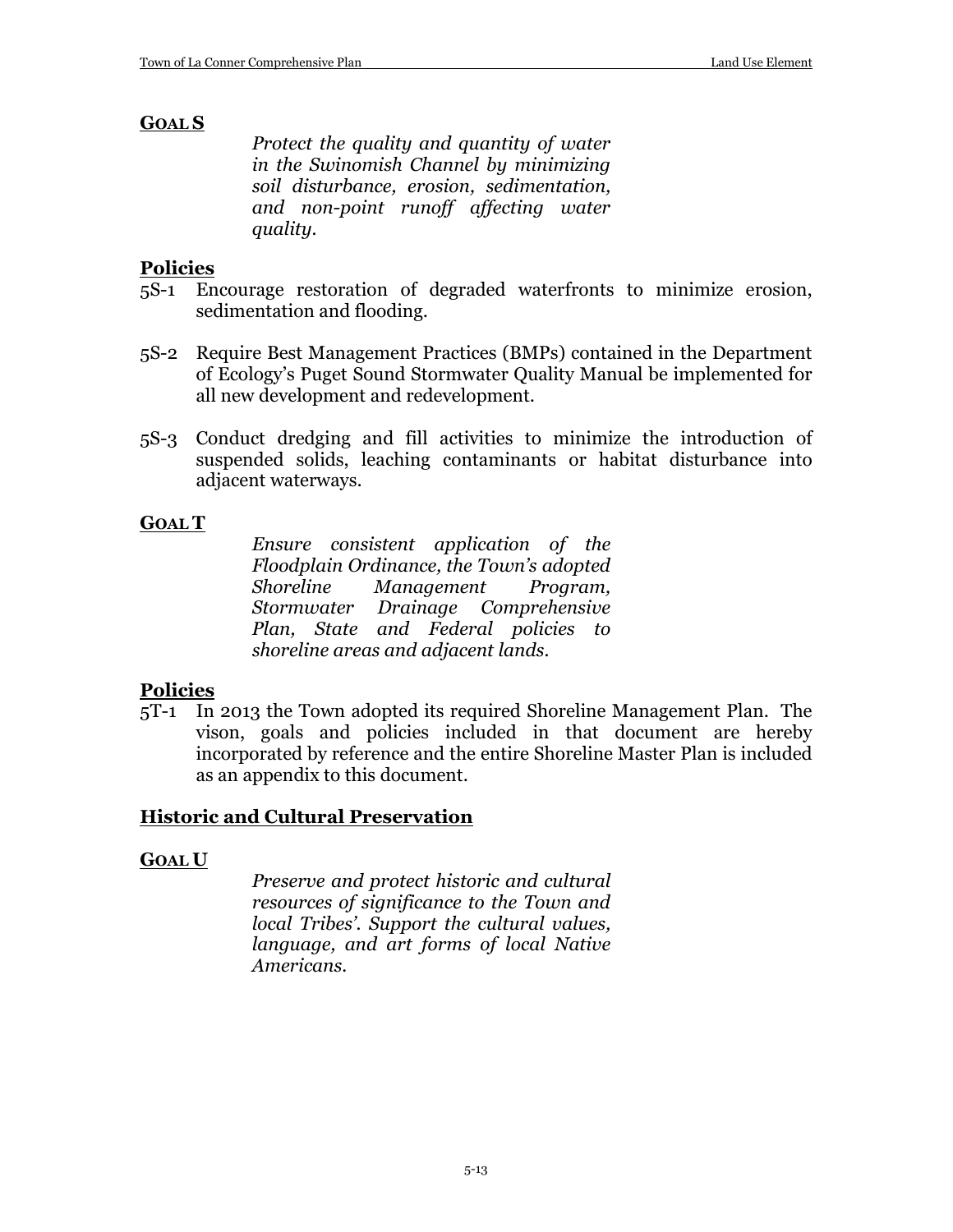#### **GOAL V**

*Protect and preserve the historic character of La Conner's historic district.*

#### **Policies**

- 5V-1 Define and document the existing forms, design, styles and other characteristics, which form an integral part of the historic district.
- 5V-2 Reflect historic development patterns with consistent zoning standards.
- 5V-3 Encourage building forms and design consistent with historic design including scale, massing, architectural details and roof style.
- 5V-4 Limit the mass, size and scale of new structures and additions to the historic standards addressing scale, forms and proportions.
- 5V-5 Encourage the use of colors and building materials characteristic of La Conner's historic structures.
- 5V-6 Preserve the historic spatial relationship of buildings to site, natural features, open space, views and surrounding development.
- 5V-7 Identify historic view corridors and adopt development regulations that ensure their protection.
- 5V-8 Preserve the historic district through strict enforcement of the Historic Preservation District ordinance.

#### **GOAL W**

*Encourage the preservation, restoration, rehabilitation and renovation of historic sites and structures.*

- 5W-1 Encourage the adaptive reuse of existing historic structures through development regulations and financial incentives when a historic use is no longer possible.
- 5W-2 Strongly discourage the demolition or destruction of historic sites and structures.
- 5W-3 Provide incentives for historic buildings outside of the Historic District to be nominated for, and listed on, the state or national historic register, or to be recognized as local historic landmarks.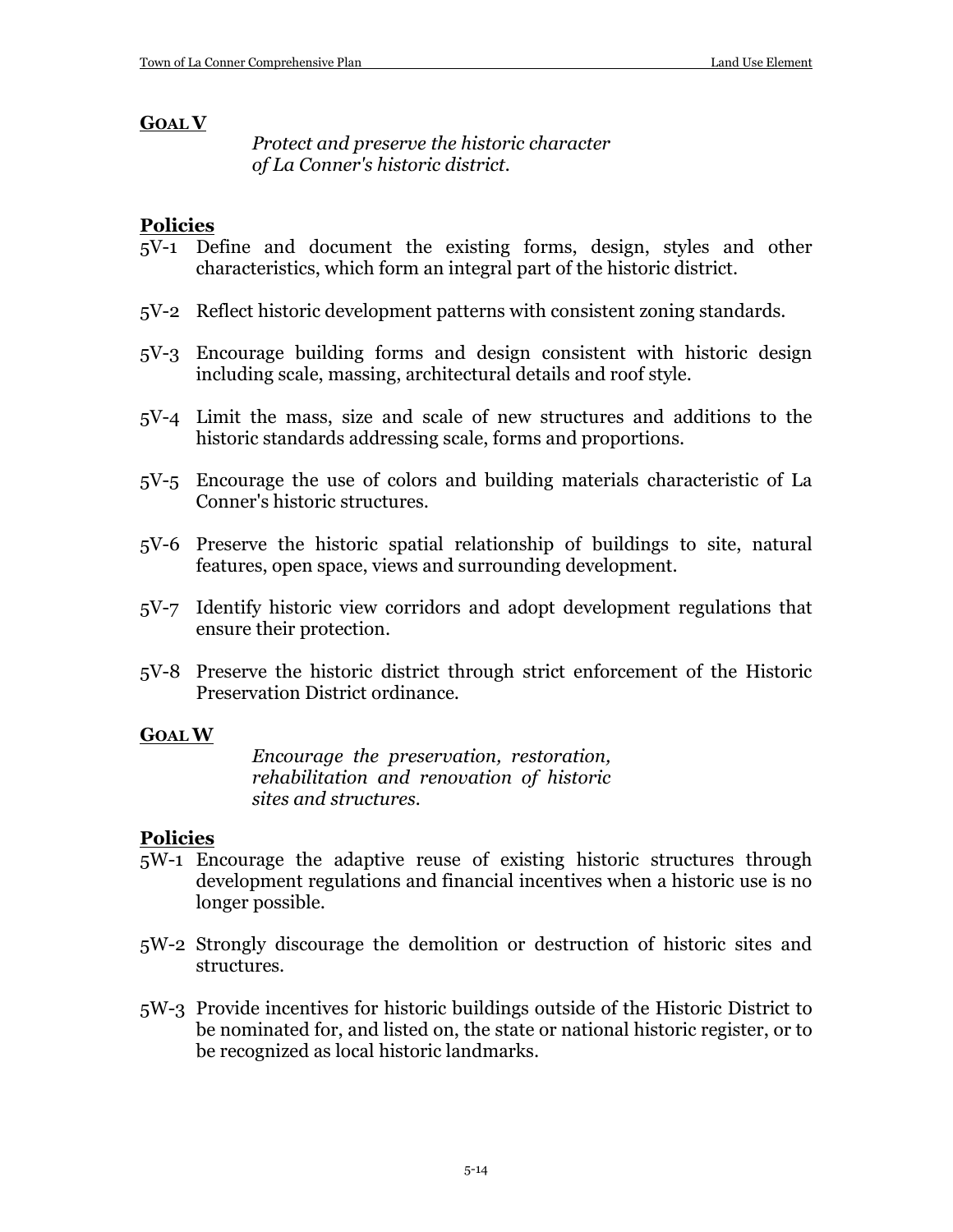5W-4 Strongly discourage new construction attempts to reproduce or replicate historic structures within the Historic Preservation District.

#### **Community Design**

#### **GOAL X**

*Encourage the development of spaces that attract residents and promote social and community interaction.*

#### **Policies**

5X-1 Commercial and multi-family development should provide improved, useable open space areas such as plazas, common areas, and colonnades as a component of the design.

#### **GOAL Y**

*Create commercial and higher density residential areas, which provide high levels of public amenities.*

#### **Policies**

- 5Y-1 Commercial and multi-family development, which do not have appropriate areas for useable open space on site, should contribute to the development of public or private common areas in close proximity.
- 5Y-2 Locate open space and common areas to preserve existing views and vistas, or other significant site features.
- 5Y-3 Develop minimum common area standards for both small and large-scale commercial development.

#### **GOAL Z**

*Encourage architectural styles that reflect the Town's built and natural environment.*

- 5Z-1 Maintain a small town scale for structures. New structures should not overpower existing structures or visually dominate La Conner's small town streetscapes.
- 5Z-2 Discourage boxy, single mass building design. Identify appropriate design forms for new structures.
- 5Z-3 Develop design guidelines for commercial, multi-family and high-density development outside of the historic district.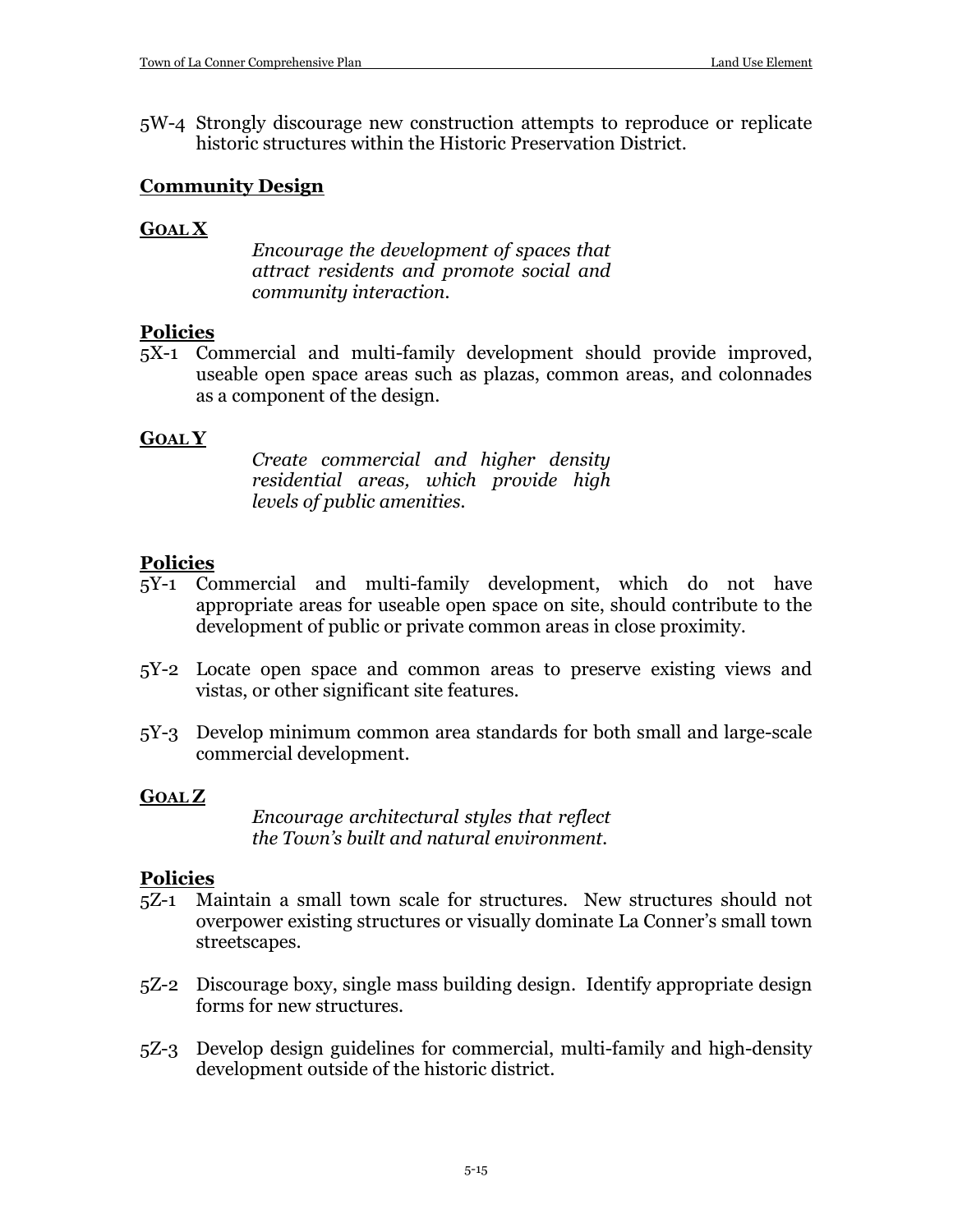5Z-4 Keep impervious surfaces to a minimum to achieve open space, greenery, and reduce impact on drainage system.

#### **GOAL AA**

*Encourage building and site designs, which define and respect the human scale and enhance the pedestrian experience.*

#### **Policies**

- 5AA-1 Scale buildings in relation to the human form, particularly at the sidewalk level.
- 5AA-2 Encourage mixed-use structures. Mixing uses within a structure enhances the ability to give interesting form and character to a building.
- 5AA-3 Discourage the location of new off-street parking lots between the street and front façade. Parking should be located alongside or to the rear of buildings.
- 5AA-4 Use landscaping to screen parking lots from pedestrian ways and building entrances.
- 5AA-5 Include entrances, storefronts, plazas or common areas on sides adjacent to public right-of-ways in commercial buildings.

#### **GOAL BB**

*Preserve existing view corridors, rights of way, open public spaces, and vistas of the Swinomish Channel and Skagit Valley.*

- 5BB-1 Identify and map important view corridors and vistas and adopt land use policies that protect them.
- 5BB-2 Incorporate view corridors into regulations controlling building and site design.
- 5BB-3 Identify and adopt regulations that encourage building and site designs that frame views and vistas.
- 5BB-4 Encourage trees to be part of the view. Panoramic views are not necessarily void of trees.
- 5BB-5 Require and use architectural standards by such means as sign ordinances for aesthetic and view protection.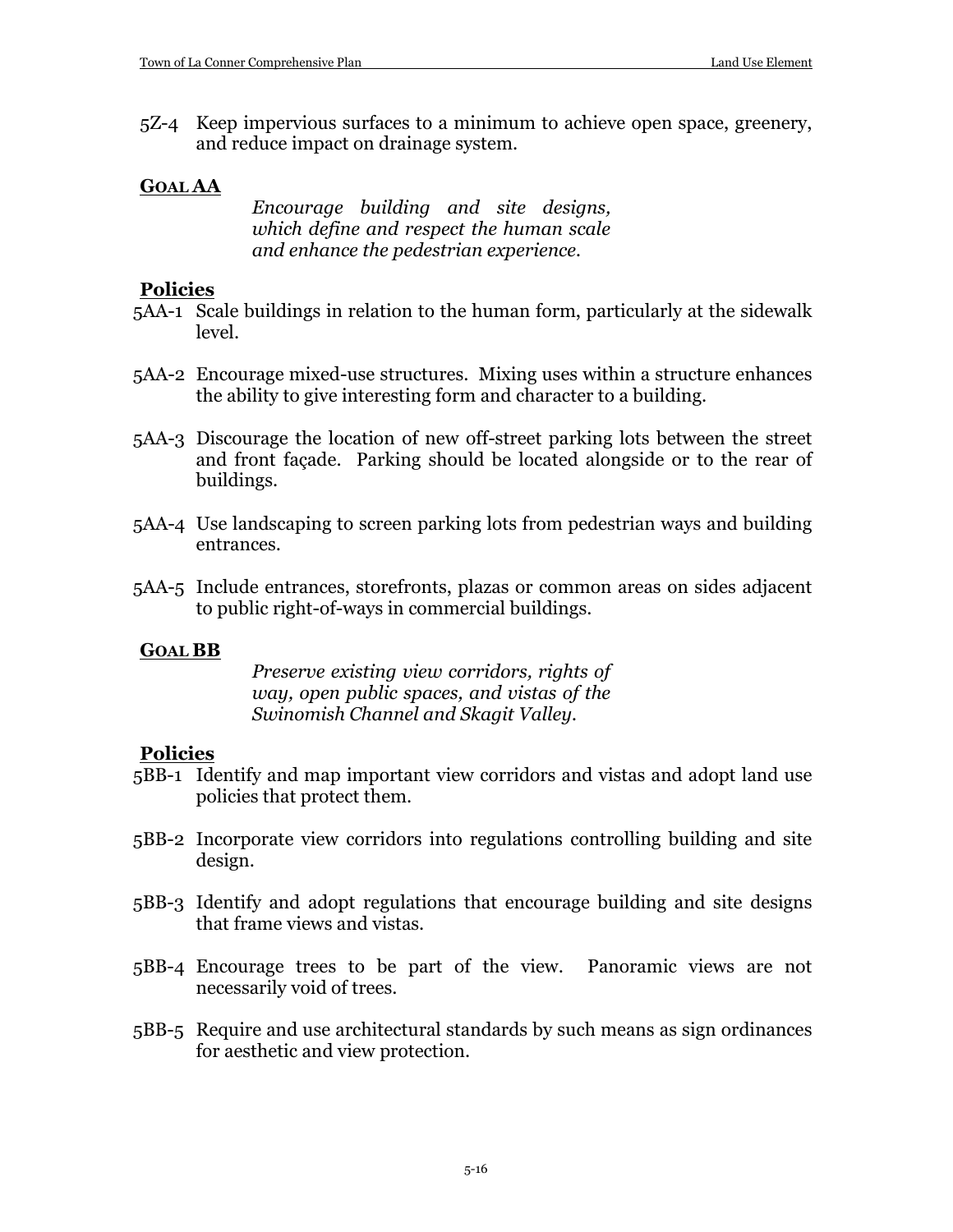## **Healthy Living**

Goals and policies relating to land use, food access, and the transportation system have been shown to influence the health of local community members.

## **GOAL CC**

*Encourage land use arrangements and decisions that encourage safe and convenient opportunities for walking bicycling, and public transportation to access schools, parks, employment, healthy foods, leisure activities and commerce.*

- 5CC-1 Encourage land use arrangements and decisions that encourage safe and convenient opportunities for walking bicycling, and public transportation to access schools, parks, employment, healthy foods, leisure activities and commerce.
- 5CC-2 Encourage land use decisions that create equitable access to healthy foods through farmers markets, farm stands, urban agriculture, community gardens, and Community Supported Agriculture (CSAs) programs.
- 5CC-3 Encourage the use and acceptance of food assistance programs at farmers markets and farm stands.
- 5CC-4 Promote a land use pattern that encourages people to walk and bicycle. Maximize the proportion of residences within safe walking distance of uses like parks, schools, grocers, retailers, service providers, employment public transportation, and other desirable community features.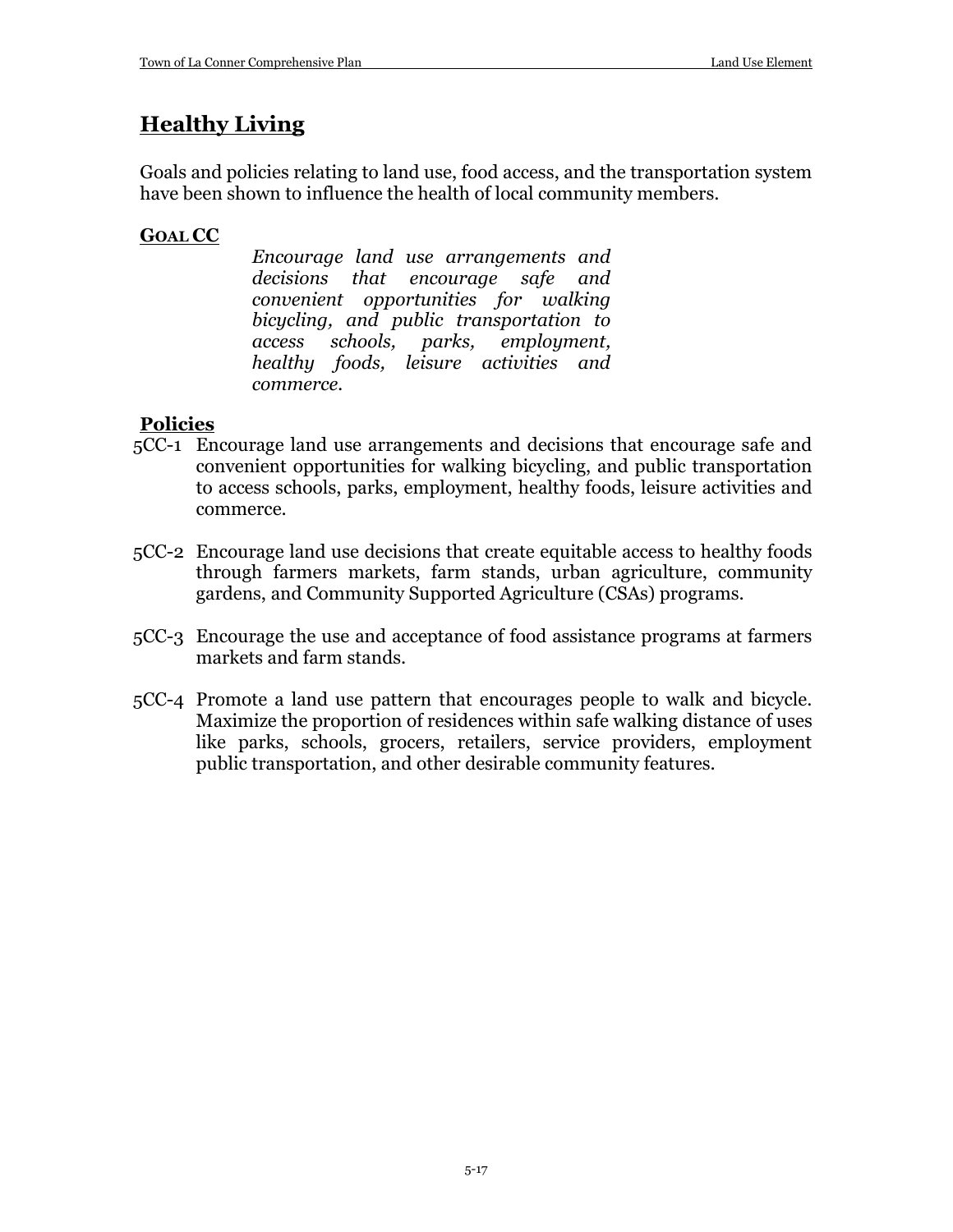#### **APPENDIX 5A**

#### **INVENTORY AND ANALYSIS**

## **Physical Description**

## **Topography and Geology**

The Town of La Conner is located on the east bank of the Swinomish Channel near the mouth of the Skagit River in the northern region of Puget Sound. The elevation of the Town ranges from 0 feet at sea level to approximately 150 feet at the highest point. The central part of the Town is hilly with steeply sloping bluffs. The surrounding area consists of agricultural floodplains, rock outcroppings, forested uplands, wetlands, and a complex system of river and marine waters.

The Swinomish Channel is a navigable waterway 6.5 miles long connecting Skagit Bay to the south with Padilla Bay to the north. Throughout the entire length a 100-foot wide, 12-foot deep channel is maintained as part of a longer 11-mile long federal navigation project maintained by the U.S. Army Corps of Engineers (COE). The channel is subject to strong tidal currents. Bank erosion is common due to La Conner's position on an outside bend of the Channel and COE dredging activities. Federal, State, and local jurisdictions govern all development within 200 feet landward of the ordinary high water mark. The La Conner Shoreline Management Program, hereby incorporated by reference, regulates development of the Town limits within 200 feet of the Swinomish Channel. The Department of Ecology has designated the area north of the No. 12 navigation light on the Swinomish Channel as a Shoreline of Statewide Significance.

Some potentially geological hazardous areas, regulated by the Critical Areas Ordinance, within and surrounding the Town of La Conner have been identified and mapped. The Town maintains a critical areas map indicating the location of identified areas regulated by the Town's adopted Critical Areas Ordinance. Damage to life and property could occur from potentially unstable slopes, liquefaction due to unstable soils, and possible earthquake activity. Areas with potentially unstable slopes may require geological surveys and engineering before any development may occur.

#### **Surface Water**

The Swinomish Channel and the rivers and sloughs that drain into it are important industrial and recreational transportation resources, as well as valuable environmental and scenic areas. The quality of water is vital to maintaining a healthy aquatic habitat for marine life and plant systems. Improvements in water quality through drainage treatment systems, and redirection of wastewater treatment plant outfall, will enhance both the environmental and scenic value of these waterways.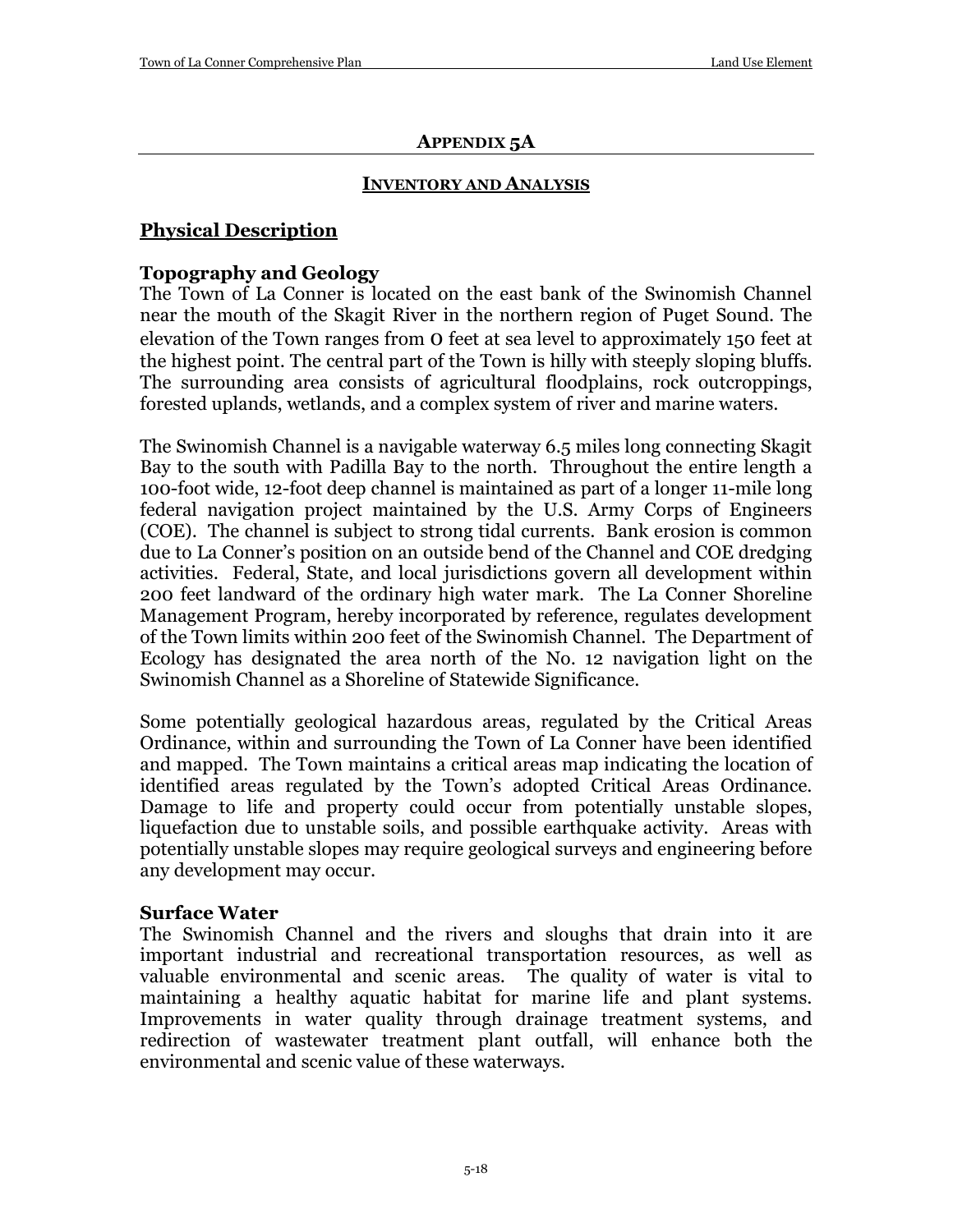In La Conner the quality of surface water, the channel, river and sloughs is generally good; however, future development must consider point source discharges, non-point source discharges, soil erosion, and any development that could damage the viability of the ecological system.

## **Frequently Flooded Areas**

La Conner is located within the Skagit River Floodplain and adjacent to the Swinomish Channel estuarine system, which at very high tides subjects the waterward streets of the Town to flooding. The source of major flooding in the delta area fronting Samish, Padilla, and Skagit Bays, is the Skagit River. Flooding may occur in La Conner when high tides from Skagit Bay and/or overland flood flows from the Skagit River outflank, overtop, or breach levees along the northern, eastern, and southern sides of the Town.

Tide levels and rainfall are important in determining the extent of flooding, as well as determining pumping requirements and the extent of gravity flow in a drainage system. The following Table 5-1 shows the tide levels in the Swinomish Channel based on National Oceanic and Atmospheric Administration (NOAA) Mean Lower Low Water datum and U.S. Army Corps of Engineer surveys.

| TABLE 5-1                           |                     |                      |  |  |  |
|-------------------------------------|---------------------|----------------------|--|--|--|
| <b>DATUM</b>                        | <b>ELEVATION</b>    |                      |  |  |  |
| <b>PLANE</b>                        | <b>REFERENCED</b>   | <b>TO</b>            |  |  |  |
|                                     | <b>MLLW IN FEET</b> |                      |  |  |  |
|                                     | $NGVD$ '29          | Tidal<br><b>NOAA</b> |  |  |  |
|                                     | Datum               | Datum                |  |  |  |
| Highest Tide<br>(Estimated)         | 7.77                | 13.15                |  |  |  |
| Mean Higher<br><b>High Water</b>    | 4.96                | 10.34                |  |  |  |
| High<br>Mean<br>Water               | 4.05                | 9.43                 |  |  |  |
| (Half)<br>Mean<br><b>Tide Level</b> | 0.68                | 6.06                 |  |  |  |
| Sea<br>Mean<br>Level                | 0.0                 | 5.38                 |  |  |  |
| Low<br>Mean<br>Water                | $-2.69$             | 2.69                 |  |  |  |
| Mean<br>Lower<br><b>Low Water</b>   | $-5.38$             | 0.00                 |  |  |  |
| Lowest Tide<br>(Estimated)          | $-7.68$             | -2.30                |  |  |  |

Approximately 196.7 acres (77% of the Town) of land surrounding the Town's hills and slopes are in the floodplain.

Three elevation landmark monuments are available for reference in La Conner. Reference Marker 1 is at the southwest corner property of the Washington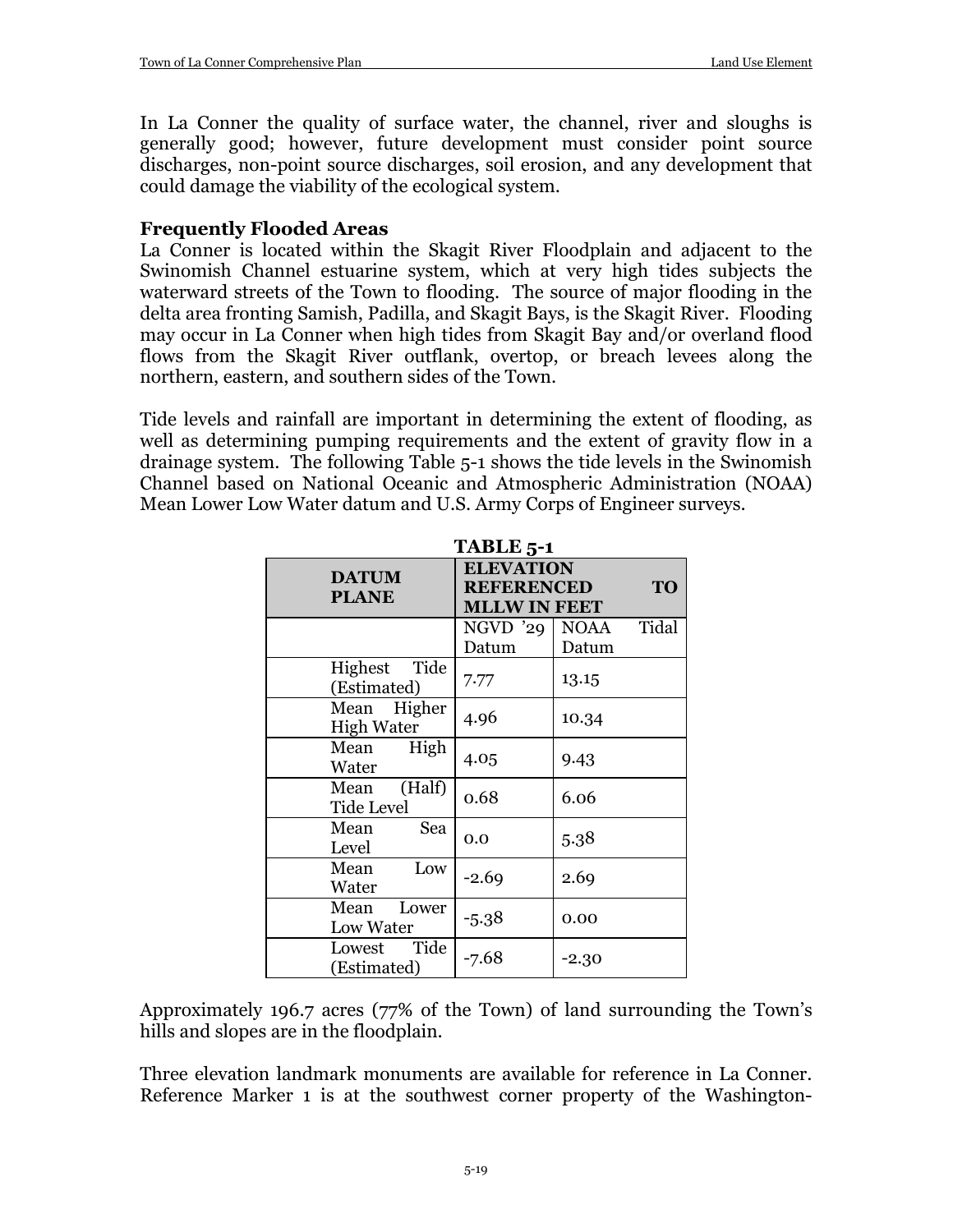Second Street intersection. It is set at the top of the rockery facing Washington Street; Reference Marker 2 is at the rear of the old Chevron Station property on Morris at the northwest corner of the property; and Reference Marker 3 is at the northeast corner of the Post Office loading dock.

The Federal Emergency Management Agency/Department of Homeland Security (FEMA/DHS) has defined areas showing the extent of the 100-year floodplain to establish flood insurance rates and assist communities in efforts to promote sound floodplain management. The base flood elevation for the Town is 8 feet. This is typically 3 to 4 feet above grade. La Conner is a participant in the National Flood Insurance Program (NFIP). The Flood Insurance Rate Map (FIRM) depicting the official floodplain zones for La Conner is available at Town Hall and on line at the FEMA website. The Town enlists a number of mitigation measures to minimize the potential for loss of life and property damage.

## **Wetlands**

Wetlands provide an important habitat for wildlife, plants and fisheries as well as help reduce erosion, flooding, and ground and surface water pollution. La Conner has approximately 1.5 acres of potential wetlands located southeast of town on private property in a residential zone. The area is not considered to be a high quality wetland, as it was created many years ago through the cessation of agricultural activity and the construction of the approach to the Rainbow Bridge. A portion of the land was used as a disposition site for dredged spoils from the Swinomish Channel in the early part of the century. Local, State, and Federal guidelines for regulating development in this area would apply. Army Corps of Engineer permits will be necessary for property development in this area.

## **Climate**

Temperatures in La Conner are relatively mild with summer daytime highs around 70 degrees and nighttime lows in the 50's. Average winter temperatures range from 49 degrees during the day to 36 degrees at night. Precipitation during winter averages 3.46 inches of rainfall per month and 1.55 inches per month in summer.

## **Vegetation**

Due to increased development of the available land in La Conner, much of its natural vegetation has been lost. However, the Town does support a wide variety of trees, grasses, shrubs and flowers in its landscaped areas as well as a park of old growth deciduous and evergreen trees located at the south end of town (Pioneer Park). The wetland area at the southeast corner of town is dominated by non-native invasive species and supports a limited selection of wetland plants.

## **Wildlife**

Although the Town has no designated wildlife conservation areas within its boundaries, it is home to a variety of wildlife, marine and aquatic plant species. The Swinomish Channel provides migratory habitat for a variety of resident and anadromous fish species. Anadromous fish, including chinook, coho, pink and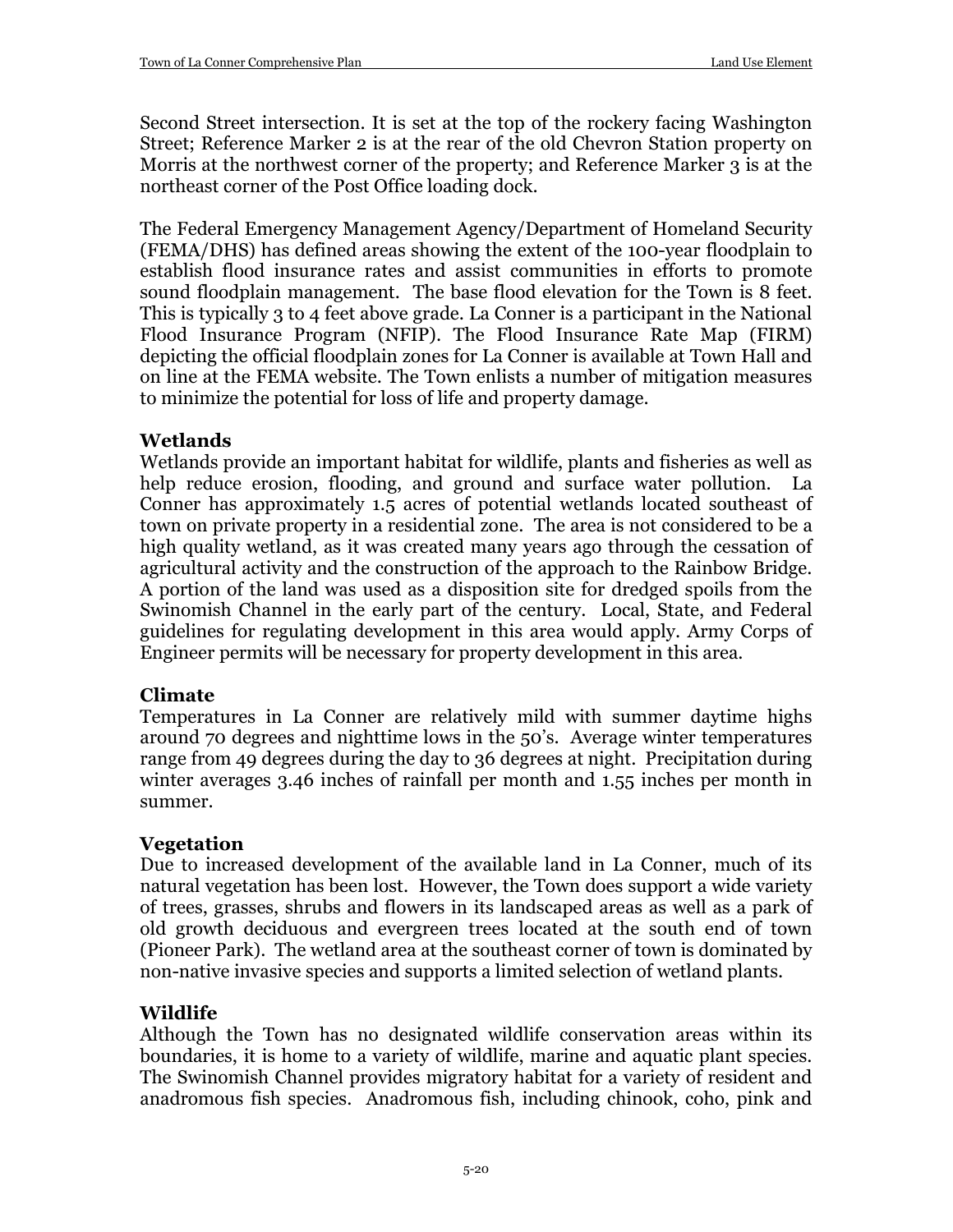chum salmon, steelhead, and sea-run cutthroat trout are species of special concern to fisheries management agencies. Dungeness crab, herring and surf smelt may also be found in the channel. The area is home to a variety of aquatic birds, such as seagulls, great blue herons, cormorants, shorebirds, and waterfowl. Endangered species that may occur in the area include the bald eagle and peregrine falcon. River otter and harbor seals may also be found in the Channel. Small mammals, such as squirrels and birds, are common in the Town's developed areas.

#### **Shoreline Master Program**

In September 2013 La Conner adopted its most recent Shoreline Master Program (SMP). It was amended in May 2014. That document is included as an appendix to the Comprehensive Plan. The document specifically discusses the relationship between the SMP and the Comprehensive Plan and includes goal and objectives that are incorporated by reference as part of this Comprehensive Plan (see Shoreline Goals above).

Shoreline management is most effective when accomplished in the context of comprehensive planning. The Growth Management Act (GMA) defines SMP policies as a part of the local comprehensive plan. RCW 36.70A.480 (1) incorporates the goals and policies of the SMA into the GMA as follows:

*"For shorelines of the state, the goals and policies of the shoreline management act as set forth in RCW 90.58.020 are added as one of the goals of this chapter as set forth in RCW 36.70A.020 without creating an order of priority among the fourteen goals. The goals and policies of a shoreline master program for a county or city approved under chapter 90.58 RCW shall be considered an element of the county or city's comprehensive plan. All other portions of the shoreline master program for a county or city adopted under chapter 90.58 RCW, including use regulations, shall be considered a part of the county or city's development regulations."*

Cities that plan under the GMA are required under RCW 36.70A to ensure that there is a mutual and internal consistency between the comprehensive plan elements and implementing development regulations including the SMP. RCW 365-195-500 requirements include consistency between the SMP and the future land use plan, specifically demonstrating that there is consistency regarding:

*(1) "Ability of physical aspects of the plan to coexist on the available land." (2) "Ability of the plan to provide adequate public facilities when the impacts of development occur (concurrency)."*

In addition the GMA also calls for coordination and consistency of comprehensive plans among local jurisdictions under RCW 36.70A.100:

*"The comprehensive plan of each county or city that is adopted pursuant to RCW 36.70A.040 shall be coordinated with, and consistent with, the*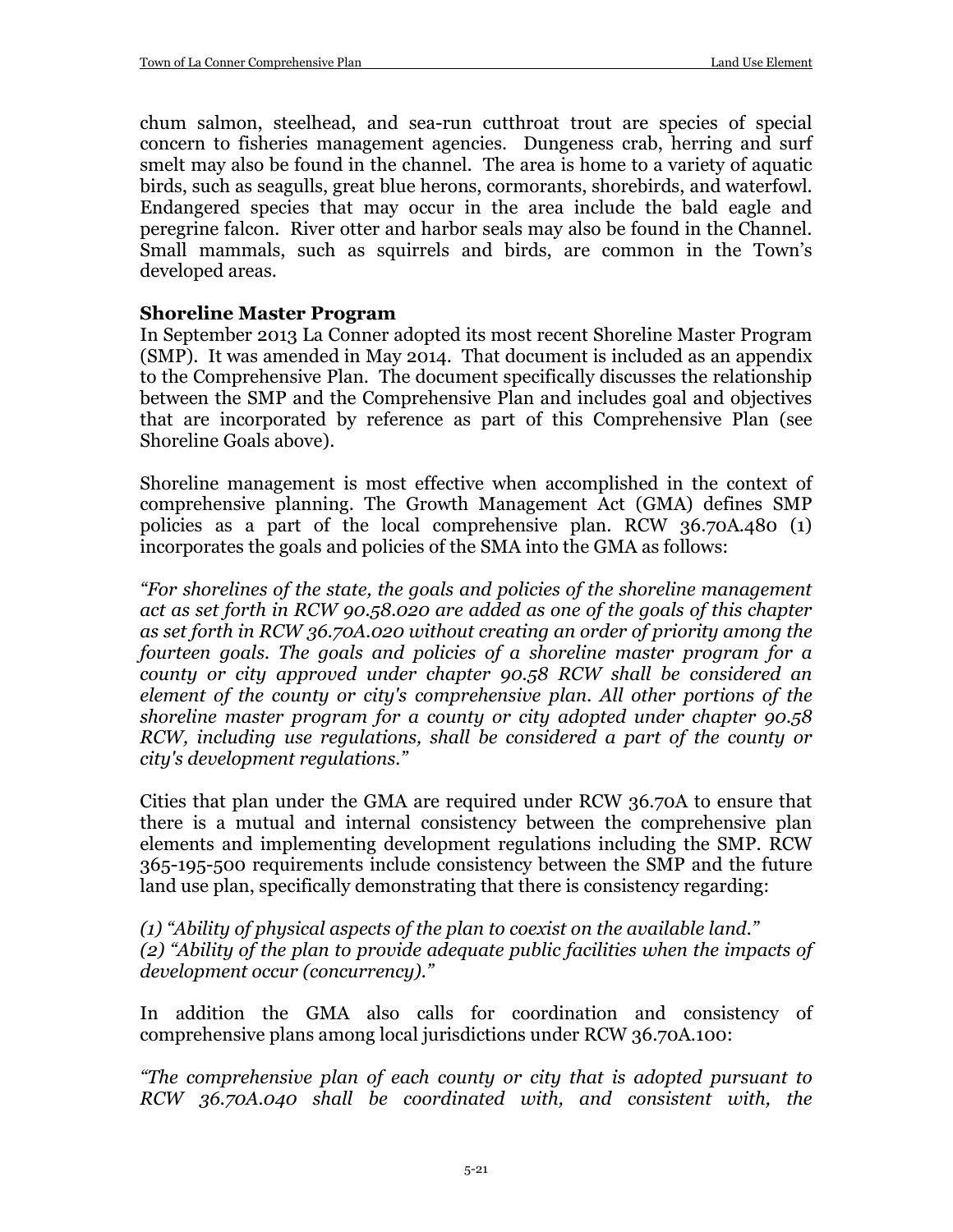*comprehensive plans adopted pursuant to RCW 36.70A.040 of other counties or cities with which the county or city has, in part, common borders or related regional issues."*

#### **Land Use Classifications**

#### **Residential**

La Conner's residential zone includes single-family dwellings; accessory dwelling units; manufactured homes; and multi-family units, such as apartments and condominiums. Density is between 2 and 12 units per acre (medium density) in this zone.

Total Residential Land Use: Approximately 60 acres (23.5% of the total area and 25.9% of the developed area) are designated Residential Use. Of that acreage, 26 acres are either undeveloped, underdeveloped or used for public right-of-way. The net land currently developed for residential purposes is approximately 47 acres (18.4% of the total area and 20% of the developed area).

Build-out Potential**[1](#page-21-0)** : The Town has limited potential for building within the existing land boundaries. There are 26 acres of vacant and underutilized land in the residentially zoned area, available for development of single and multi-family housing. The current single-family development standard density for the Town is 8.7 dwelling units per acre for lots under 14,000 square feet, and multi-family is 10.1 dwelling units for lots over 14,000 square feet. This equates to an additional 152 dwelling units to accommodate the future build-out within the Town limits under current residential development densities. Accessory dwelling units and commercial conditional use will augment this number beyond the 152 units ensure that the Town has an adequate number of dwelling units for the planning period.

## **Commercial**

 $\overline{a}$ 

The percentage of area devoted to Commercial uses in Skagit County ranges from 4% to 14% outside La Conner. Nationally the average increased 7% between 1955 and 1992 primarily due to the rise of parking requirements (an entire parking lot is considered a commercial use, and many uses require as much area in the way of parking as the actual use requires). Another factor in the increase in commercial land is the transition in the national economy from a manufacturing based economy to a service-based economy.

In the Town of La Conner, approximately 27% of the developed area, 69 acres, is used for commercial uses. Commercial uses include retail, office, personal services, business services, lodging, health services, parking, grocery and food stores, marinas and restaurants. This is almost twice as much as the average U.S. small city.

<span id="page-21-0"></span><sup>1</sup> Reference 2017 Population Land Use and Capacity Report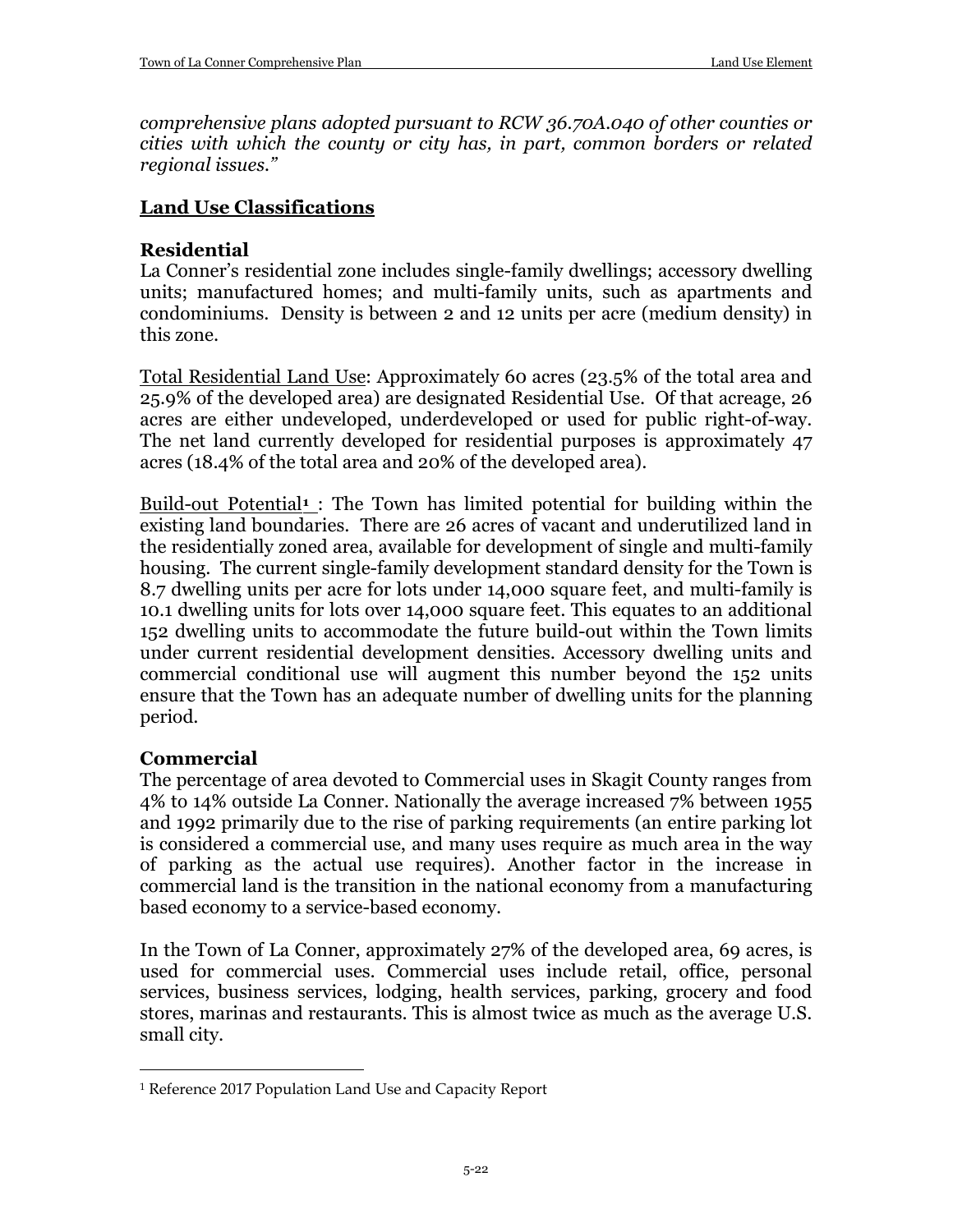Based on the ratio method of determining land demand, between 8 and 18 acres of commercial land would be needed by the year 2035 to maintain the existing ratio of commercial land to people. However, La Conner has an unusually high ratio of commercial land to total land area, and therefore to population, so use of this method exclusively would lead to a high estimate. There are several factors, which indicate that additional commercial land beyond what is currently available may be needed if the Town were to maintain its high ratio of commercial land to total land area and population:

- *Parking Requirements.* The Town currently has requirements in the Commercial zone, which require at least half of the required spaces to be on site. This is different from the past where at one time all required parking could be off-site, and more recently where there was no parking requirement in the Commercial zone at all. For uses in the commercial zone, an average of approximately 162 square feet of parking is required for each 200 feet of usable floor area. The parking requirements will nearly double the need for commercial land. The perceived need for additional parking whether real or only perceived continues to be an issue of discussion for Town residents and appointed and elected officials.
- *Available Land.* Approximately 2% (5 acres) of commercial land is vacant and available. Of this, nearly half of the properties have existing buildings. Existing redevelopable parking lots are not counted in this amount. Assuming that at least 5% to 10% of commercial land should be available to keep land prices from rising too steeply, this would mean that between 2 and 5 additional acres of commercial land are needed at the present.
- *National Trends.* The transition from a manufacturing economy to a service economy, which is occurring nationwide, indicates that there will be demand for additional commercial land.
- *Local Economy.* The strength of the local economy in retail trades indicates that there will likely continue to be demand for land for retail trade, which appears to be primarily due to La Conner's status as a tourist destination. With increased commercial properties there would be additional fire and service uses in Town, based on the economic base analysis and the perception of the community.

Given La Conner's limited land area and the current desire not to expand its Urban Growth Area, adjustments may need to be made to the ratios of commercial land to overall land area and population. This is particularly true given the competition for land with residential uses.

## **Industrial**

On a national basis, the average share of developed industrial property in small cities is approximately 7% based on a 1992 study of 66 municipalities. The range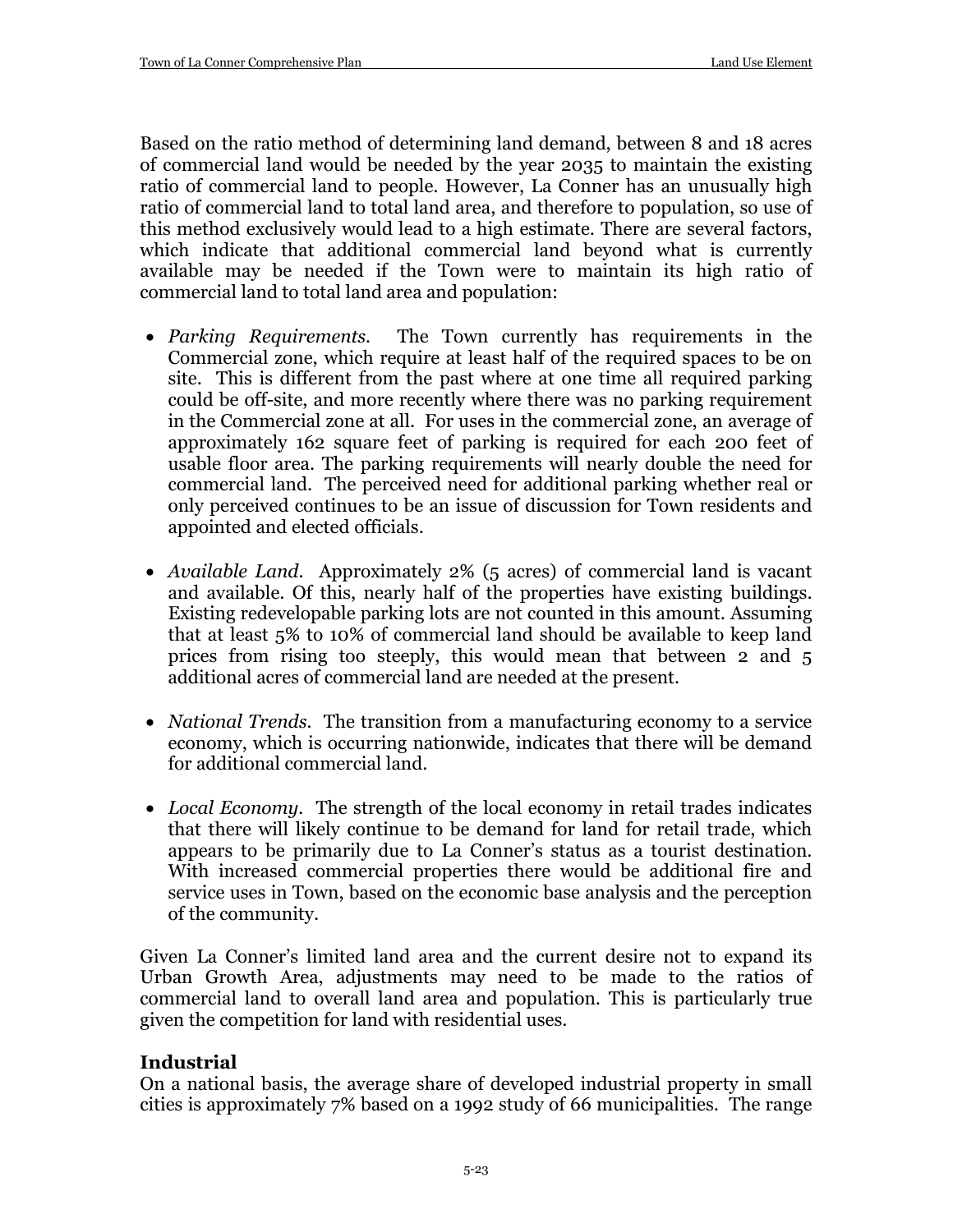in cities under 100,000 was from 1% in multiple jurisdictions, to 25% in Galveston, TX. This average decreased 1% between 1955 and 1992 primarily due to trends in the national economy away from manufacturing towards a service based economy. Between 1955 and 1985, industrial land uses increased to approximately 10.5%. Between 1985 and 1992, industrial land use declined from 10% to 7%. Industrial vacancy rates for buildings over 100,000 square feet were at an all-time high of 6.9% in 1990.

In the Town of La Conner approximately 9% of the developed area, 22 acres, is designated for industrial uses. Industrial uses include construction and trade, storage and warehousing, government (Department of Fish and Wildlife located in industrial zone), transportation, light assembly and manufacturing, heavy assembly and manufacturing, and parking. This is twice as much as the average U.S. small city.

Based on the ratio method, between 1 and 6 acres of additional industrial land would be required in the year 2035 to keep the ratio of industrial land to population the same. As in the commercial land analysis, the ratio basis is probably high because the Town has an unusually high ratio of industrial land to total area and population. There are several factors, which may indicate that the same amount or less industrial land than what is currently available may be needed in the future:

- *Specific site characteristics:* One of the most important characteristics required for successful industrial land is easy access to major transportation routes. Both industrial areas in La Conner, to the north and south, have poor access on substandard roads to major transportation routes, except for waterrelated industries, such as boat building, which are not dependent on landbased transportation routes. In addition, the south-end industrial area is in close proximity to relatively dense residential development, so heavier industries or those that produce smells and noise are not appropriate. These characteristics, in combination with the amount of available industrial land close by (Bayview, Anacortes), will make it more difficult to attract non-water dependent industry.
- *National Economy*. The national economy is in the process of becoming less manufacturing based and more service based. This is due to many global issues, primarily competition from countries where labor is cheaper. However, it should be noted that jobs in the industrial zone appear to have increased from 200 in 1995 (based on existing Comprehensive Plan data) to 258 in 1999, and that the existing manufacturing sector is a basic industry. The 2002 Skagit Profile from Washington State Employment Security indicates that manufacturing jobs continue to increase although the sector share is decreasing.
- *Available Land.* In 2016, there was a 21.7% vacancy rate for industrial lands, which indicated that there wasn't enough demand for industrial land in the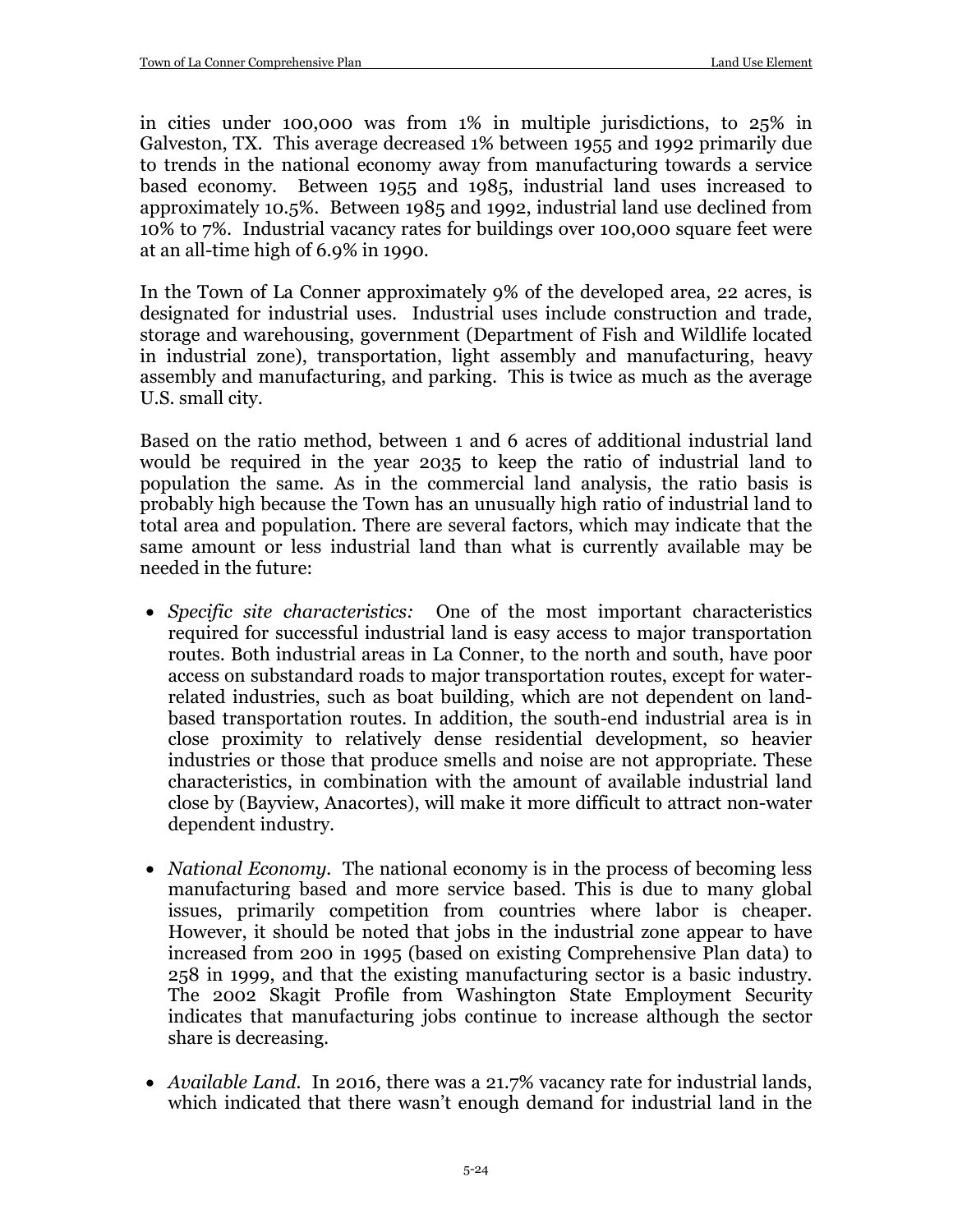Town to keep vacancy rates between 5% and 10%. The La Conner industrial area competes with Bayview and Anacortes UGAs.

In 2013 the Port of Skagit in conjunction with Skagit Council of Governments commissioned an Industrial Lands Study. A copy of that Study is included as an appendix to this comprehensive plan. The objectives of the study were to:

- Develop a detailed and accurate inventory of industrial land for Skagit **County**
- Establish a methodology for conducting subsequent inventories
- Develop estimates of demand for industrial land countywide and by urban growth area (UGA), using the draft 2014 employment forecast prepared for the regional transportation plan (The employment forecasts used in this analysis are preliminary and subject to change). In discussions with the SCOG Technical Advisory Committee TAC, it was determined that the draft 2014 forecasts would provide a higher level of accuracy than the previous forecasts.)
- Determine, at a high level, if Skagit County has an adequate supply of industrial land to accommodate forecast growth and economic aspirations

The study found that while overall Skagit County has an adequate supply of industrially designated land, La Conner has a deficit based on the employment forecasts used by the consultant. The findings show a demand of between 5 acres at the lowest estimates and 38 acres at the highest estimates. The report concluded that based on a moderate demand scenario the Town would have a deficit of between 6 and 17 acres. As discussed previously La Conner competes with Anacortes and Bayview industrial areas and each of these have a surplus (between 260 and 325 acres and between 534 and 662 acres respectively). Given the huge surplus of industrial land at the Town's primary competitors resolving La Conner's forecast deficit is not a priority for this Comprehensive Plan update. Additionally, the study uses a different methodology for forecasting demand based on employment forecasts. Using the ratio method the forecast need projected by the study would result in 14% of the developed land being in industrial designation which is twice the national average. Given La Conner's land area constraints, an unusually high ratio of industrial land is not realistic.

## **Public Use**

In 1992 the average amount of land dedicated to public use for small cities was 51%. Of this amount, approximately 4-7% was developed for park purposes, 13% for institutional uses (schools, museums etc.), and the remaining 34% to 37% for transportation and utilities. Between 1955 and 1992, these uses increased from 47% to 51%, primarily due to the increase in road widths and curvilinear streets in suburban subdivisions that made up much of the growth of suburbs and small cities.

The Town of La Conner has a total of 34% of developed land in public uses (similar to a large city). Of this, 7% is in institutional facilities, 17% is in parks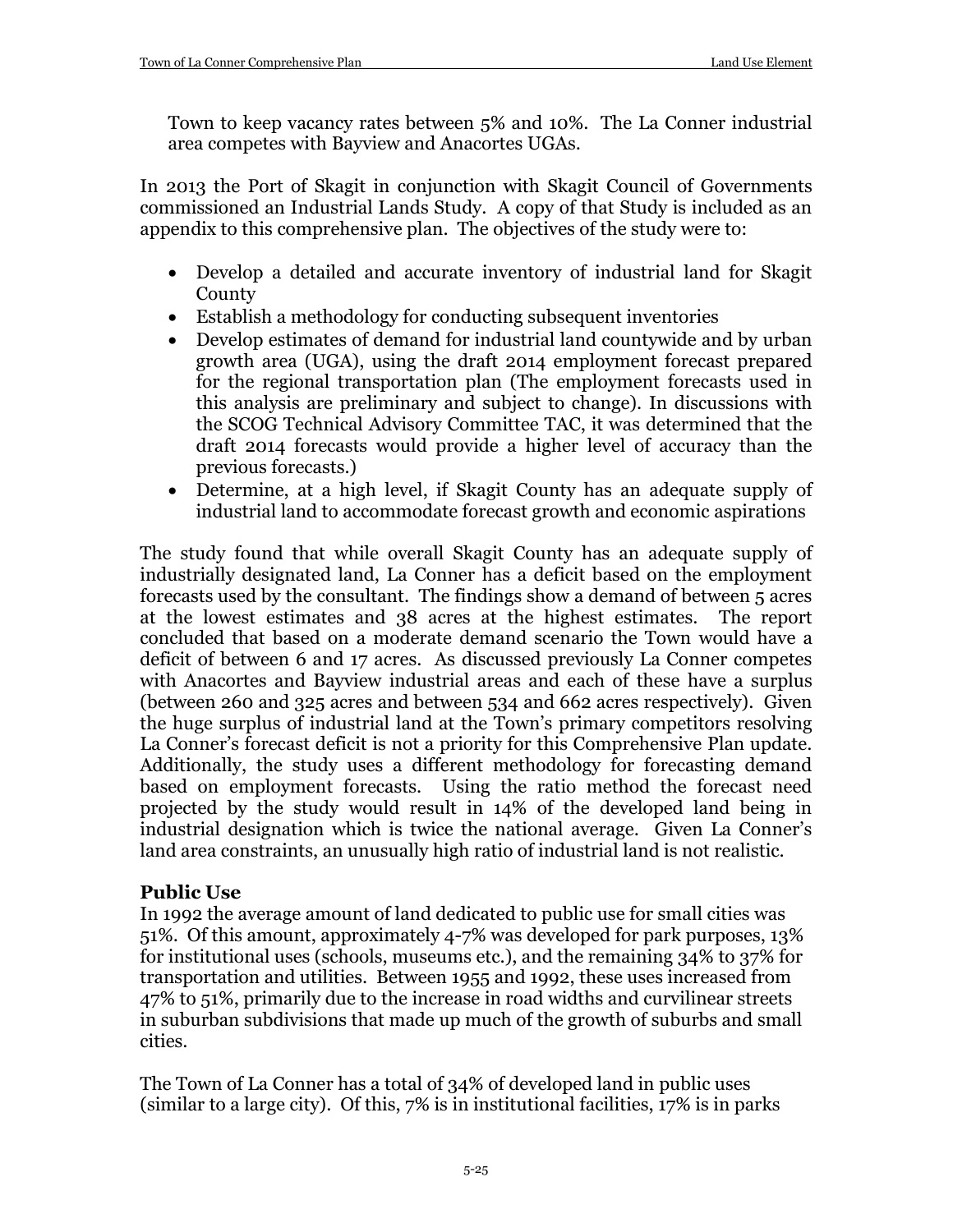and open space, and 10% is in streets. La Conner has historically supported the surrounding agricultural area, and functions more as a large city does in terms of providing schools and museums for the surrounding rural population. In addition, the sewage treatment plant is outside of the Town limits.

No additional lands are identified as being needed in the Capital Facilities Element of Comprehensive Plan. Based on the historical standard of 1 acre of park land for every 1000 people, between 10 and 10.5 acres of park land would be required in 2015. Pioneer Park has 12 acres.

#### **Natural Resource Lands**

La Conner is surrounded by agricultural land that is used for crop production, produce sales, and single-family residences attached to farms. The quality of this agricultural land was a primary consideration in designating the Town's Urban Growth Area. The County has classified, designated, and protected all farmland according to the U.S. Soil Conservation Service's classification of prime farmland soils. The Town chose not to infringe on adjacent farmlands in the interest of agricultural conservation. It is unlikely that the County would support expansion of the Town into the surrounding agricultural land.

#### **Historic and Archaeological Resources**

The first act commemorating La Conner's historic heritage was the establishment of Pioneer Park through a donation from Louisa A. Conner in the early 1930's. In the 1950's, the Town Beautification Committee began a call for landmark preservation. By the early 1970's landmark preservation achieved national recognition and had become a local concern. The Town of La Conner established a Historic Preservation District encompassing approximately 51.1 acres in 1972, which was nominated and accepted to the National Register of Historic Places the same year. The District includes the area bounded by the Swinomish Channel on the west, Douglas Street on the south, Whatcom Street on the east and Morris Street on the north. Approximately 1,600 feet of the waterfront is in the Historic Preservation District. Historic Design Review is required as a land use permit for additions or changes to buildings in the Historic Preservation District. An inventory of La Conner's historically significant structures, which were identified and plotted on a map in 1984, is available for review at Town Hall. The Town also shares a rich heritage with the Swinomish Indian Tribal Community. Having lived side by side for over 120 years, the people of La Conner and the Swinomish Tribe share a common interest in the preservation of cultural values, historic landmarks, and natural resources.

#### **Critical Areas**

The location and size of these areas are an important consideration in planning for future development; therefore, each critical area is mapped. Specific Critical Areas regulations are addressed in the Uniform Development Code, §15.65 Environmentally Sensitive and Critical Areas. The Town maintains a map showing identified critical areas. The map is available at Town Hall and on the Town's web site and is attached as Map 2.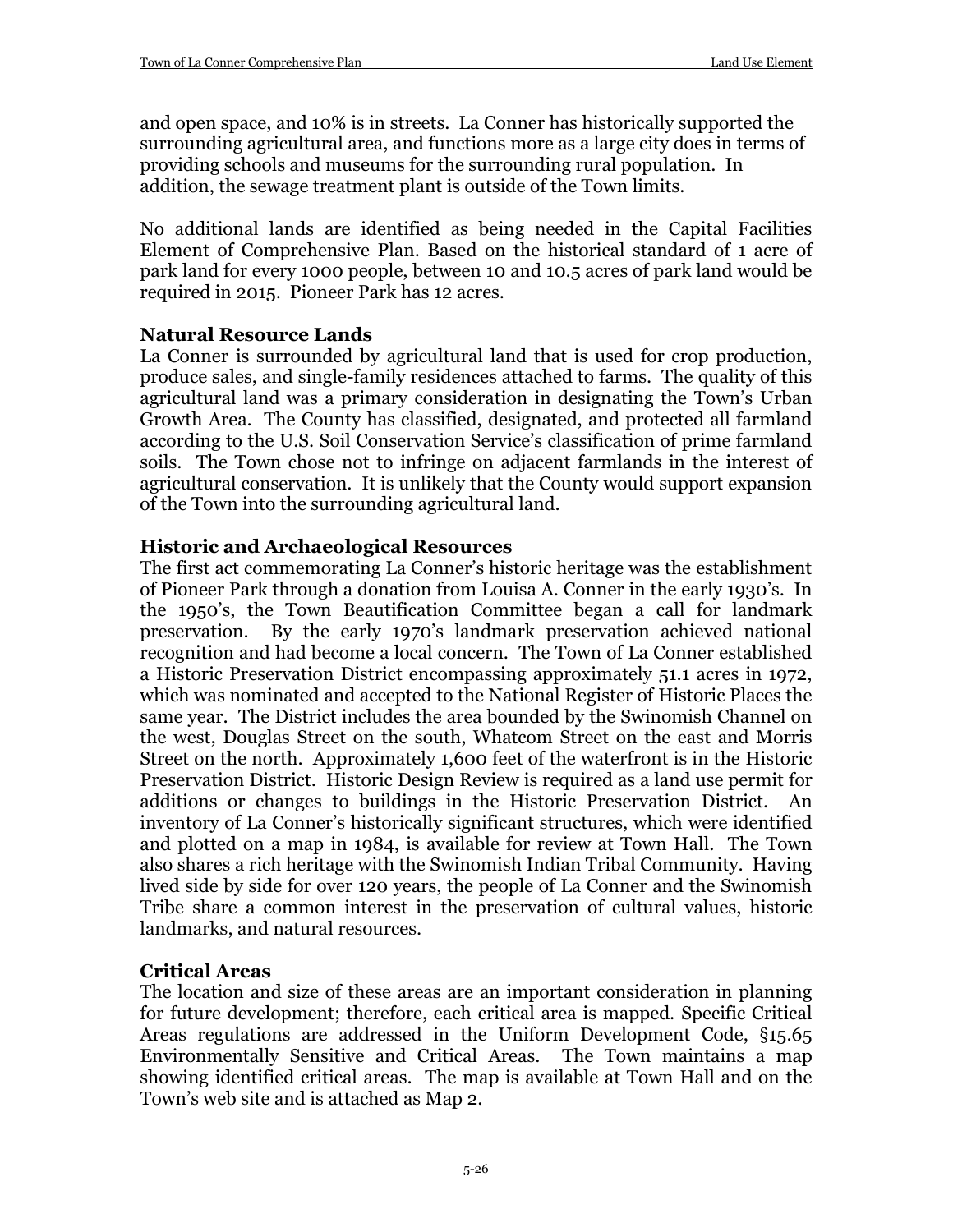## **Public Facilities and Services**

Public Utilities are addressed in the Utilities Element.

## **Medical and Emergency Facilities**

A variety of medical, dental, and pharmaceutical services are available to serve the community. First Response Emergency Medical service is provided by the Volunteer Fire Department. Two hospitals are within 11 miles of Town, at Anacortes and Mount Vernon.

## **Police and Fire Protection**

In 2001, La Conner disbanded the Town's Police Department and contracted with the Skagit County Sheriff's Department for community policing services. The Sheriff's Department has an office located adjacent to Town Hall and provides service to the Town and surrounding area.

Fire protection for the La Conner area is provided by a mutual aid agreement between the La Conner Volunteer Fire Department and all other fire departments in the County. There is also a cost sharing agreement between Fire District 13 and the Town of La Conner. As development has progressed, and based on an analysis of the impact of growth in the near future, the Town will have to increase response capacity for fire and emergency medical demands. Accordingly, the Town and Fire District #13 have jointly built a new five-bay fire hall near the wastewater treatment plant with provisions for sleeping quarters.

The number and close proximity of older buildings along First Street, combined with severe access limitations along the Swinomish Channel, create a potentially hazardous situation in the event of fire or earthquake. La Conner has an interlocal agreement with the Skagit County Permit Center for compliance with the Uniform Building Codes, and access to the County Fire Marshall for Fire Code inspections.

#### **Emergency Management Disaster Preparedness**

The Town of La Conner is covered under the umbrella of the Skagit County Comprehensive Emergency Management Plan (most recent version adopted in 2013) and the Emergency Management Council. The plan provides guidelines for coping with, and mitigating the effects of, a natural or manmade disaster or emergency to preserve lives and property.

## **Public Education Facilities**

The Town has an elementary school housing kindergarten through fifth grade, a middle school housing grades six through eight, and a high school housing grades nine through twelve. The student-teacher ratio is 16.2 to 1 for the entire district. Sports facilities are available in the elementary school and the high school.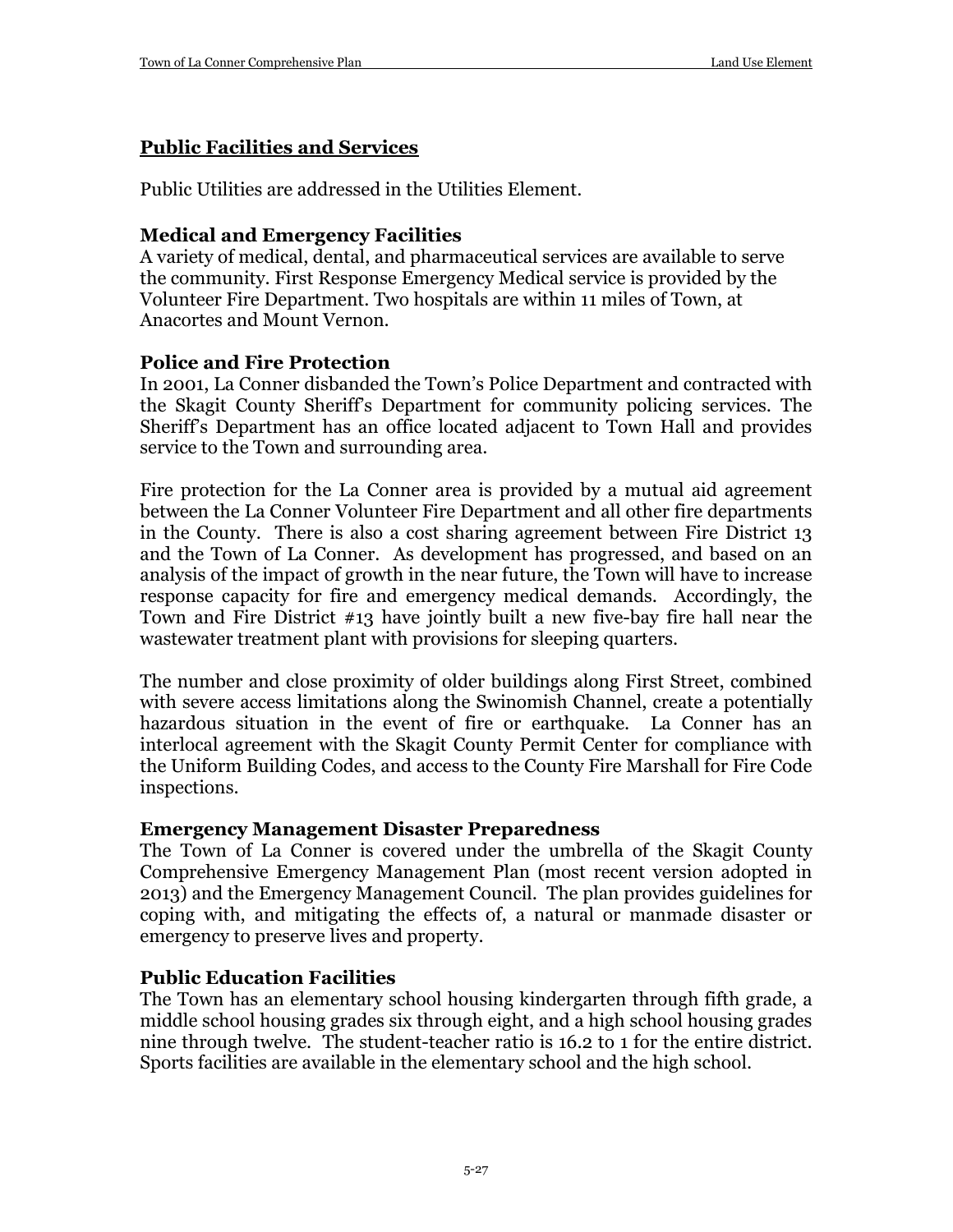#### **Library**

The La Conner Regional Library is located on Morris Street and provides services to residents of La Conner, the School District, and the surrounding area. This rural partial-County Library District was established on September 28, 1993. On November 2, 1993, residents of La Conner voted to be annexed into the new library district. The library is currently in the process of designing and fund raising for a new library facility.

#### **Other Services**

Public restrooms are located on First Street and on Morris Street.

## **Museums**

A number of museums are located within La Conner including: Skagit County Historical Museum on South Fourth Street, the, Pacific Northwest Quilt & Fiber Arts Museum on South Second, and the La Conner Volunteer Firefighters Museum and Museum of Northwest Art on First Street.

## **Transportation Facilities**

The location and quality of all transportation facilities are detailed in the Transportation Element.

Parking continues to be perceived as an issue in the commercial zones and adjacent residential neighborhoods.

## **Vacant/Underdeveloped Lands**

La Conner has approximately 36 acres of undeveloped or underdeveloped land within its boundaries. Approximately 26 acres in the residential zone could be developed in the future. Approximately 5 acres are available for industrial development or redevelopment, with 5 acres available for commercial development.

The following summary of the Acreage in Type of Land Use includes all the uses described above, as well as the critical areas discussed in the Physical Description section. This acreage corresponds to the land use Zoning Map 1.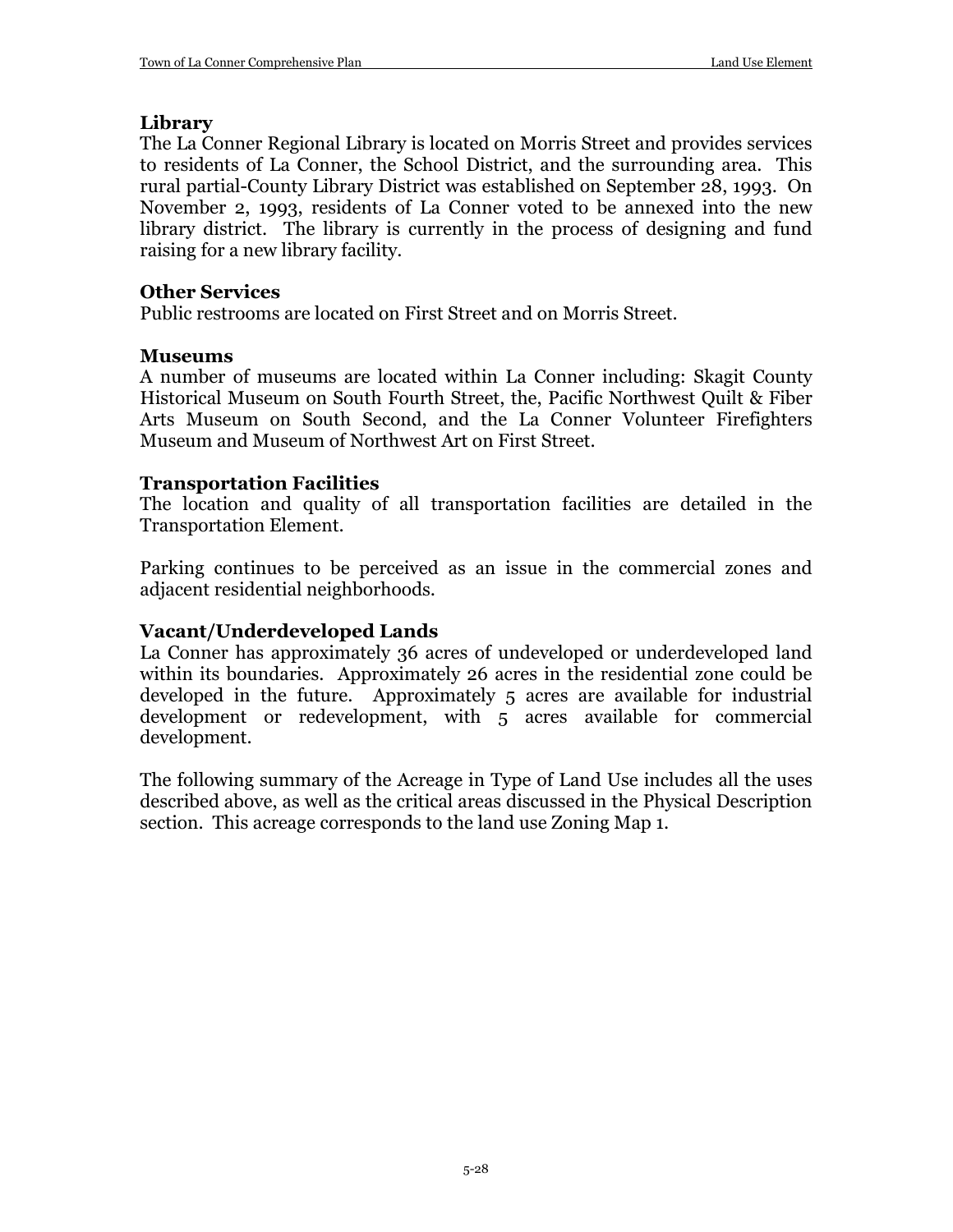| $101 \text{AU}$ = 433 AVALOJ |         |              |                       |  |  |  |  |
|------------------------------|---------|--------------|-----------------------|--|--|--|--|
| <b>Land Use</b>              | Acreage | Percent of   | <b>Percent of</b>     |  |  |  |  |
|                              |         | <b>Total</b> | <b>Developed Land</b> |  |  |  |  |
| Residential                  | 60      | 23.5         | 25.9                  |  |  |  |  |
| Commercial                   | 69      | 27           | 29.7                  |  |  |  |  |
| Industrial                   | 22      | 8.6          | 9.5                   |  |  |  |  |
| <b>Public Facilities</b>     | 19      | 7.5          | 8.2                   |  |  |  |  |
| Parks and Open Space         | 40      | 16           | 17.2                  |  |  |  |  |
| <b>Streets</b>               | 22.     | 08.6         | 9.5                   |  |  |  |  |
| Vacant Land                  | 23.     | 09.0         | 9.9                   |  |  |  |  |
| Totals                       | 255     |              |                       |  |  |  |  |

#### **TABLE 5-2 ACREAGE IN TYPE OF LAND USE (TOTAL - 255 ACRES)**

| <b>Vacant Land</b>  | <b>Acreage</b> | % of Total | % of All           |
|---------------------|----------------|------------|--------------------|
| <b>Breakout</b>     |                | Land       | <b>Vacant Land</b> |
| Vacant              | 13             | 5.1%       | 56.5%              |
| Residential         |                |            |                    |
| Vacant              | 5              | 2.0%       | 21.7%              |
| Industrial          |                |            |                    |
| Vacant              | 5              | $2.0\%$    | 21.7%              |
| Commercial          |                |            |                    |
| <b>Total Vacant</b> | 23             |            |                    |

#### **Future Needs and Alternatives**

Growth and development in La Conner is limited by its designated urban growth boundary and physical constraints peculiar to the land. The Town is entirely surrounded by natural open space corridors; agricultural lands to the north and east, the Swinomish Channel to the west, and Pioneer Park to the south. The Swinomish Channel runs along the entire western side of the Town, dividing the Town of La Conner and the Swinomish Indian Tribal Community. Pioneer Park, a naturally vegetated recreational area, is located along the most southerly portion of Town. It is a wooded rock outcrop with a combination of fir, cedar, and pine trees. A hilly, rocky area with steep slopes covers the central area of town bounded by First Street on the west, Caledonia Street to the south, Whatcom Street to the east and Morris Street to the north.

Plans for growth and development in La Conner were developed based on the following analysis:

- A. Population and demographics: Corresponding to the residential land use inventory.
- B. Economic conditions: Corresponding to the commercial, industrial, and resource lands inventory.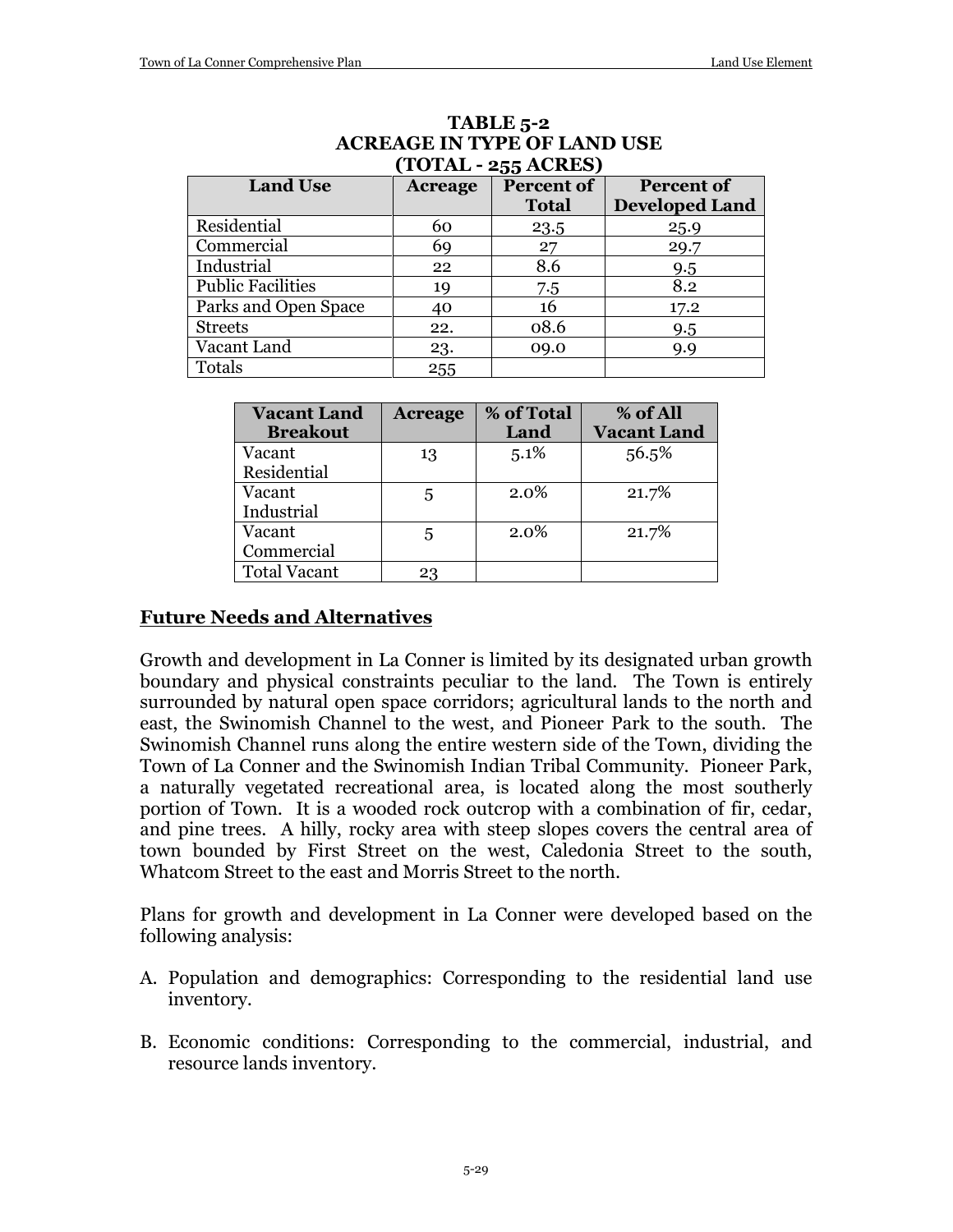- C. Amenities: Corresponding to the historic resources, recreational lands, open spaces, and part of the public facilities inventory.
- D. Physical conditions: Corresponding to the physical description and the critical areas inventory.
- E. Infrastructure: Corresponding to part of the public facilities inventory. Examines overall land use compatibility, and coordinates land usage with the other elements of the Comprehensive Plan (Housing, Transportation, Capital Facilities, and Utilities).

## **Population and Demographics**

#### **Population Changes**

The analysis of population projections for the next 20 years is based on the La Conner/Skagit County estimated population growth rate of approximately 1.0%, Department of Commerce 2015 data on Selected Population and Housing Characteristics, and the 2010 U.S. Census. La Conner's population has increased slowly but steadily over the past 50 years as shown in Table 5-3 below.

| Year | Population | (Ob echisus and Or M Official Count)<br><b>Change</b> |
|------|------------|-------------------------------------------------------|
| 1890 | 398        |                                                       |
| 1900 | 564        | 166                                                   |
| 1920 | 516        | $-48$                                                 |
| 1940 | 624        | 108                                                   |
| 1950 | 594        | $-30$                                                 |
| 1960 | 638        | 44                                                    |
| 1970 | 639        | $\mathbf{1}$                                          |
| 1980 | 660        | 21                                                    |
| 1990 | 686        | 26                                                    |
| 2000 | 761        | 75                                                    |
| 2010 | 870        | 109                                                   |
|      |            | <b>Population Trends 2000-2017</b>                    |
| 2000 | 761        | $-39$                                                 |
| 2001 | 765        | 4                                                     |
| 2002 | 775        | 10                                                    |
| 2003 | 760        | $-15$                                                 |
| 2004 | 785        | 25                                                    |
| 2005 | 795        | 10                                                    |
| 2006 | 839        | 44                                                    |
| 2007 | 901        | 62                                                    |
| 2008 | 886        | $-15$                                                 |
| 2009 | 870        | $-16$                                                 |

#### **TABLE 5-3 HISTORICAL POPULATION GROWTH** (US Census and OFM Official Count)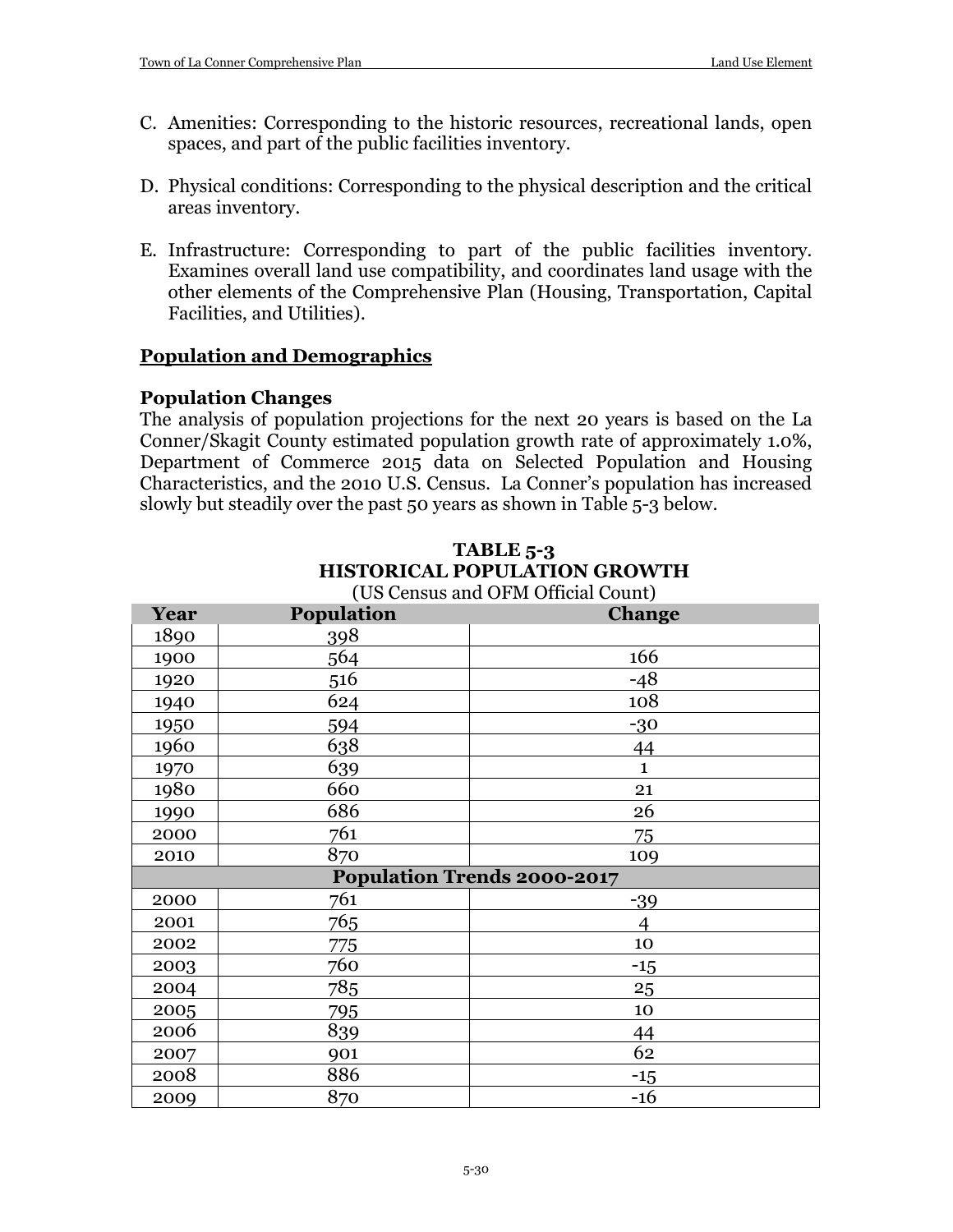| 2010 | 870 |    |
|------|-----|----|
| 2011 | 885 | 15 |
| 2012 | 895 | 10 |
| 2013 | 890 | -5 |
| 2014 | 895 | C  |
| 2015 | 895 |    |
| 2016 | 905 | 10 |
| 2017 | 925 | 20 |

In La Conner, the past trends between 2000 and 2017 were used for most of the analysis. The Recession effects began in 2008 and are still impacting the local economy. No analysis of the components of population change (births, deaths and migration) has been done for the Town. It is so small and influenced so heavily by nearby employment centers that the proportional share of County population is probably as good or a better indicator of population growth. The County's estimate is provided by the Office of Financial Management and summarized by Employment Security, which has taken into consideration many indicators including natural increase, migration and economic factors.

One projection of future population is provided based on building permits issued and the total residential capacity of the Town. This method assumes that there will be consistent construction, similar to what occurred in the immediate past until the Town is nearly completely built out in the year 2036. Since population growth is cyclical (usually driven by migration which follows the economic cycles), this would tend to apply high rates of growth to future decades where it is likely that there will be a mixture of high and low rates of growth. However, this method may be useful as a short term indicator for the next 2 to 5 years, since the number of building permits that were issued, and approximately when they will be built are known.

• *Growth Rates:* Growth rates for La Conner are inconsistent from year to year and are not a reliable indicator to project population growth in the short view. Reviewing the last two decades, the average annual growth rate ranged from 1.08% per year between 1990 and 2000, to 1.5% between 2000 and 2015. The last decade's average growth rate per year is close to the 1% growth rate used in the current Comprehensive Plan. Although the annual average rate taken over ten years is consistent with the Comprehensive Plan, the growth rates over that same time period ranged from  $-$  4.49% to 7%. It is difficult to generalize or project an accurate growth rate for La Conner based strictly on these figures. While these rates vary significantly, the trend line for La Conner is holding steady. The county-wide trends show that growth rates have been in a steady decline since a high in 1991. If this is the case, using the 1% compounding rate should result in an appropriate population estimate. The projections shown in Table 1-3 are the population numbers using a variety of approaches: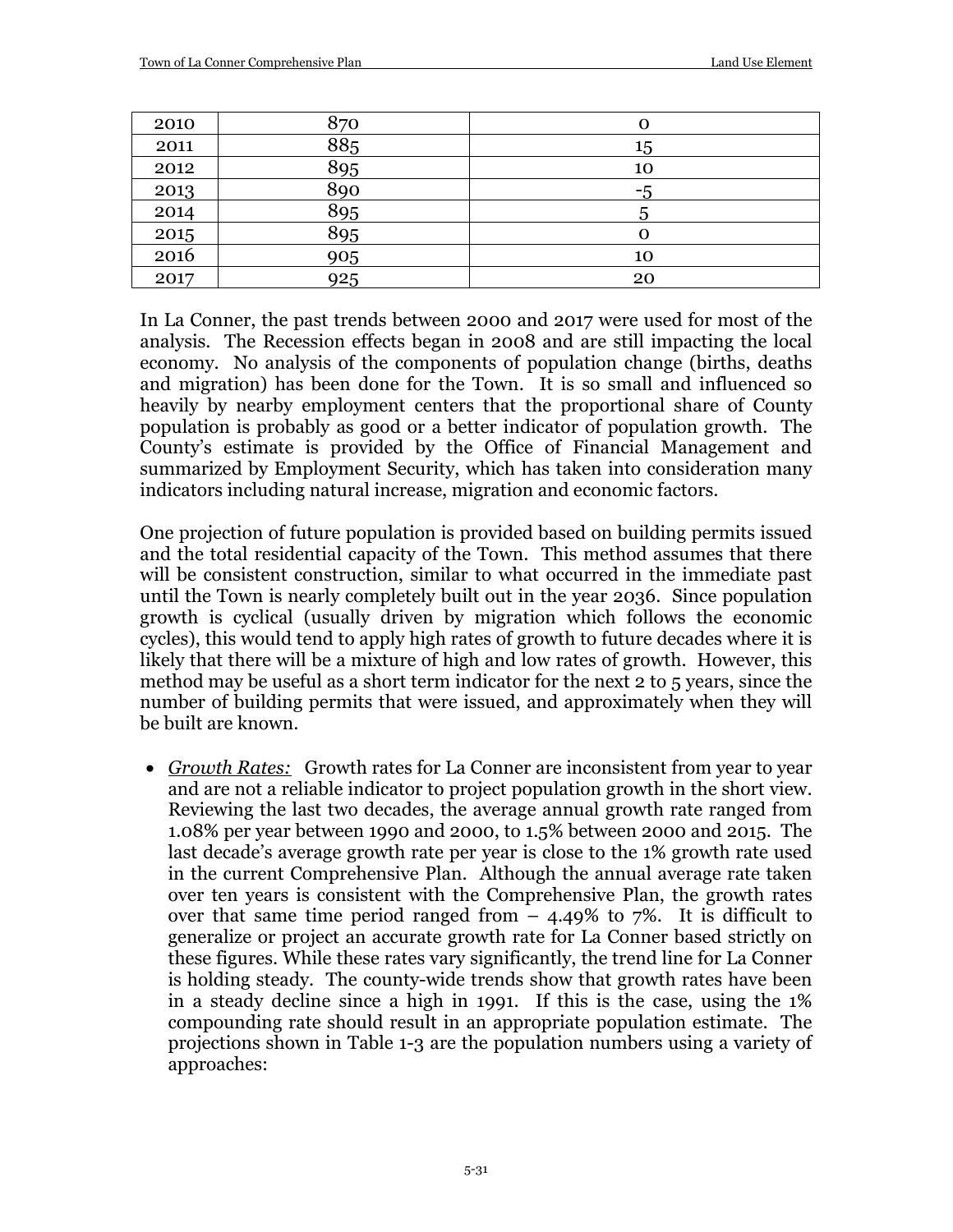Column A are the 2005 Comprehensive Plan projection numbers based on 1% growth using 2015 as the baseline year.

Column B is a population estimated projections based on a percentage of the county population allocated from OFM.

| Year | (A)<br>2005<br>Comp<br>Plan | (B)<br><b>Percentage</b><br>of County<br>(0.75%) |
|------|-----------------------------|--------------------------------------------------|
| 2015 | 895                         | 1019                                             |
| 2020 | 964                         | 999                                              |
| 2025 | 1039                        | 1103                                             |
| 2030 | 1119                        | 1218                                             |
| 2035 | 1205                        | 1342                                             |

**TABLE 5-4 PROJECTIONS**

- Projection A, a 1% growth rate compounded annually, is the projection that was used for the 2005 Comprehensive Plan. For 2015, the estimate of 887 is close to the actual figure of 895. However this was not always evident. The recession of 2008 significantly reduced population numbers and slowed growth. The Town has begun to recover, but much more slowly. La Conner's population is very cyclical and dependent on the employment opportunities outside the Town. Slight shifts by employers have a large impact on the Town's population.
- Projection B is based on a percentage of the County's population allocated by OFM. The County population figures have been more stable and shift more gradually. As expected, over the last several years, La Conner's percentage of the County total is decreasing. It took a sharp turn downward La Conner is the only jurisdiction in the County without an Urban Growth Area for commercial or residential expansion. The Town has a small 14-acre Urban Growth Boundary that extends to the east encompassing the sewage treatment plant and public works facilities. La Conner's growth will be accomplished through in-filling within the Town limits.

There are two alternatives that would be relatively accurate given the past and current population growth trends, and the limitations placed on the Town by the County-Wide Planning Policies.

A. Base the Comprehensive Plan on Projection A which is based on the current 1% per year growth rate that was the basis for the 2005 Comprehensive Plan, but calculates the future population using a compound rate (instead of adding the same increment to each year), and using the 1999 population estimate. This will be less accurate in the short term, but may correct itself in the long term, and would not necessitate that the Town request a change to the County-Wide Planning Policies. In addition, this rate was upheld before the Western Growth Management Hearings Board and is therefore less subject to challenge. Total population projection for 2035 would be approximately 1,205 versus the adopted CPP projection of 1,226 for 2036. As discussed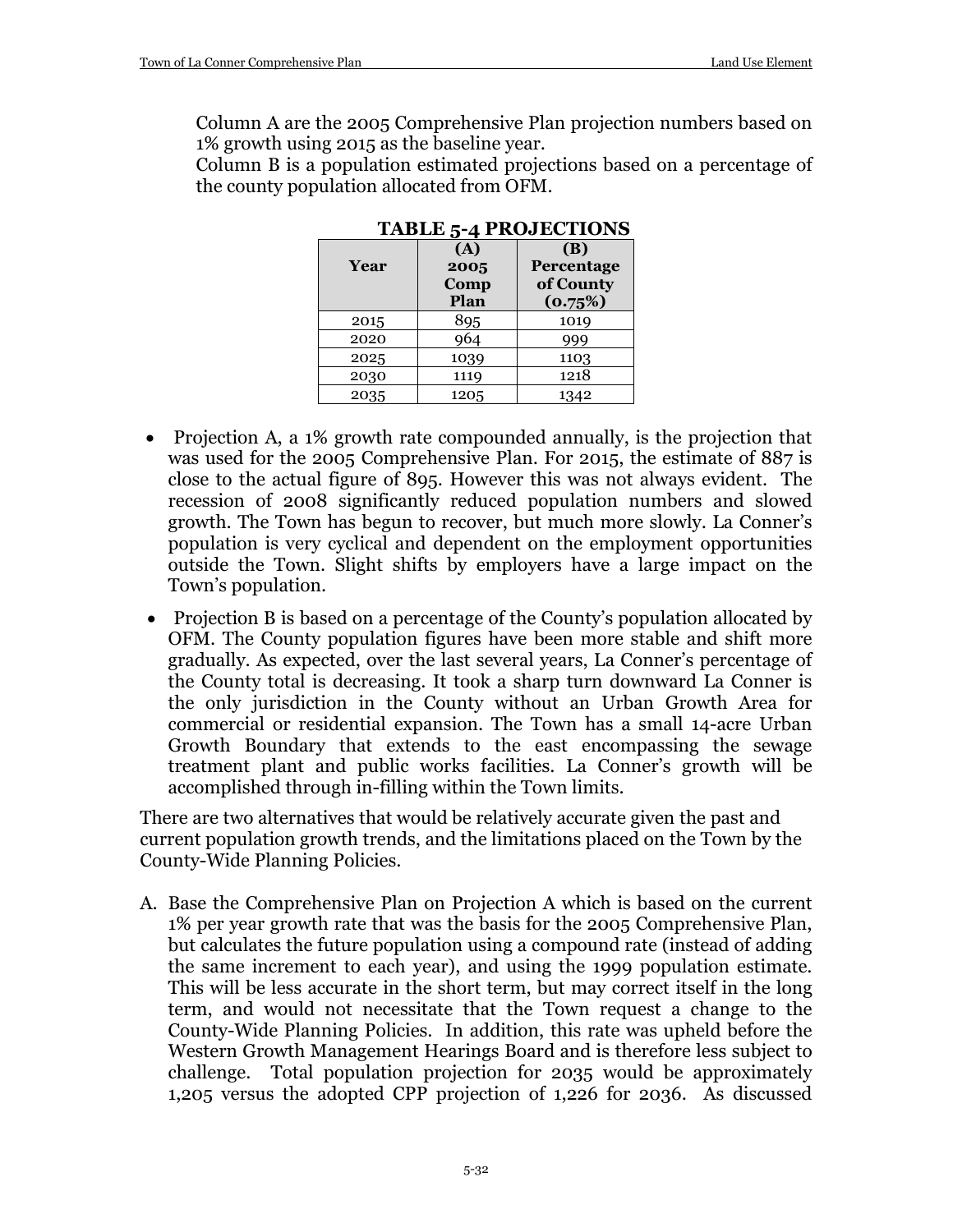previously the difference between the two values is less than 10% and therefore allowable.

Note: La Conner's Urban Growth Area is for public infrastructure and cannot be used for population or commercial growth. The Town has chosen to accommodate growth through in-fill and increased densities. The current density prescriptions will allow a growth potential that is described by Projection B. This projection assumes complete build-out by the year 2035. This projection is the maximum capacity that the Town has to accommodate growth. While individual years may spike up to this level, long-range growth should be less than the maximum capacity.

B. Base the Comprehensive Plan population estimate on Projection B, proportionate share of the total County population. This gives a high range projection, however it would necessitate the Town request a change to the County-Wide Planning Policies, and would be more open to challenge before the Western Growth Management Hearings Board. projection for 2035 would be approximately 1,342.

For purposes of this Comprehensive Plan the Town will use option A.

## **Residential Land Capacity Analysis**

The future population capacity of the Town was calculated by multiplying the amount of developable land by the densities allowed under the current Comprehensive Plan and Zoning regulations to obtain the number of dwelling units possible. Total population that could be accommodated within those dwellings was determined by first using 2002 ratios of both single and multifamily units to determine the number of units of each type of housing expected. The number of units was then multiplied by the occupancy rate and persons per household for that type of housing. Developable land was determined by subtracting land affected by critical areas, land needed for streets and utilities, and a 25% market factor. [Note: The density capacity calculation assumes that under UDC regulations the property owner could develop the property to the densities listed below.]

- *Densities:* For lots under 14,000 square feet in size, the current zoning allows 8.7 dwellings per acre. For lots over 14,000 square feet, density allowed ranges from approximately 9 to 10.5 dwellings per acre as the lot size increases, with a conservative average of around 10.1 dwellings per acre.
- *Critical Areas:* Ten percent of the available land is considered undevelopable. This figure was obtained by subtracting ½ of the lot area of all lots encumbered with critical areas and dividing by the total vacant residential land area. The entire lot was not subtracted since there are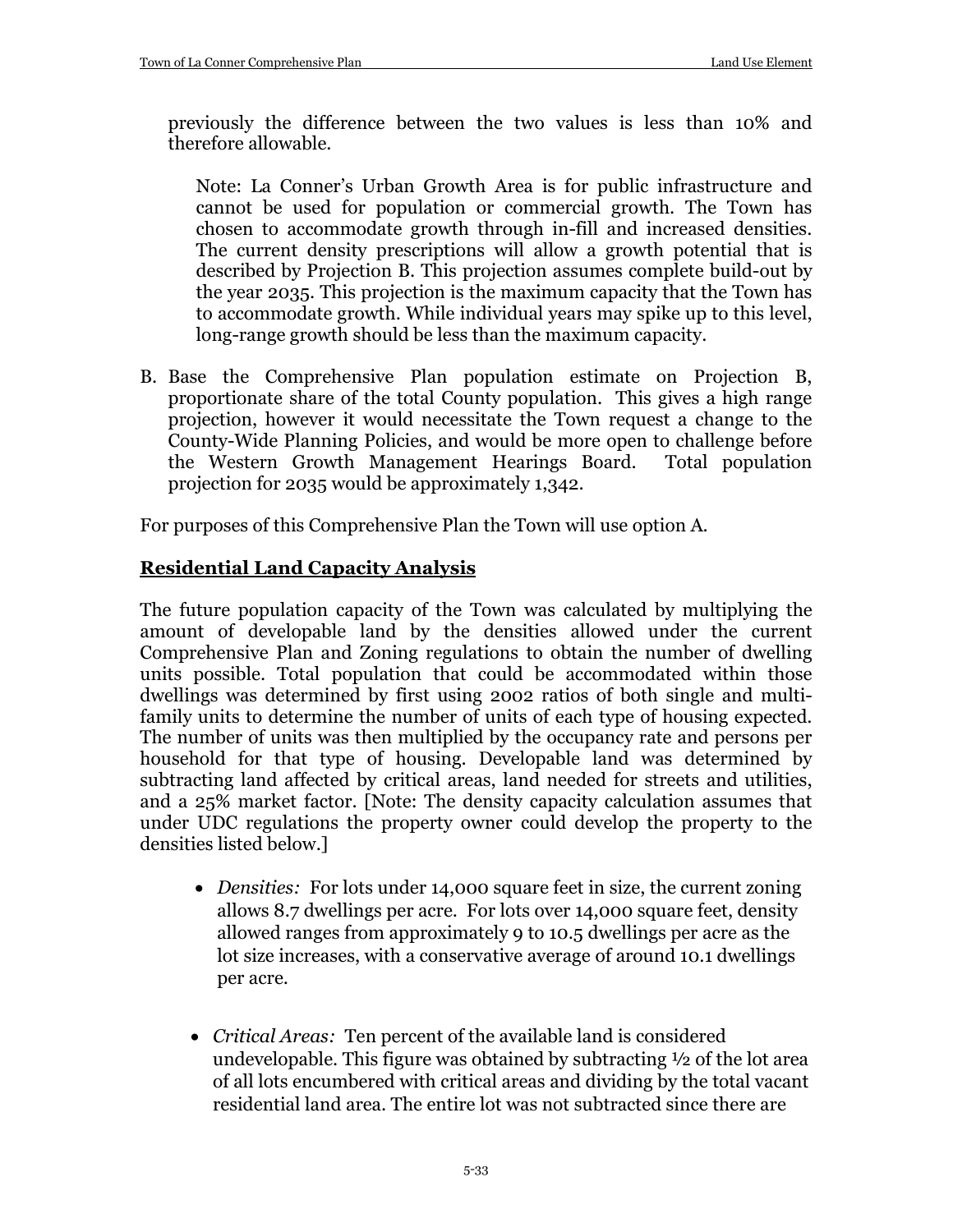few if any lots that are so encumbered with critical areas as to be unbuildable. In fact, since the 1990's several houses have been constructed on some of the steepest hillsides in Town.

- *Street and Utility Needs:* Seven percent of the available land is considered to be required for streets and other utility corridors to serve new development. Seven percent is a typical figure in an area that already has much of its infrastructure developed and/or platted. In La Conner, most of the existing vacant land is served by existing platted roads, and will require little, if any, additional land for roads and utilities.
- *Market Factor:* A market factor of 25% is subtracted from developable land to ensure that there is adequate choice and selection of locations available, and to allow for a normal 5% vacancy rate.
- *Underutilized Land:* Underutilized land was calculated by adding up the acreage of all developed lots with a density of 4.3 dwellings per acre or below, and multiplying by the percent of the underutilized lots which were also underdeveloped.

|                  |         | ------                                         |         |                                          |                              |                                         |                   | ------ - -----                                        |                   |
|------------------|---------|------------------------------------------------|---------|------------------------------------------|------------------------------|-----------------------------------------|-------------------|-------------------------------------------------------|-------------------|
| R Zoned<br>Class | Vacant  | Underutilized Total<br>Land $(SF)$ Land $(SF)$ |         | Sensitive<br>Available Areas (SF)<br>10% | Streets/Utility<br>$(SF)$ 7% | Developable Factor (25%)<br>Land (acre) | Market<br>vacant) | Allowable Potential<br>Density<br>(units per<br>acre) | Dwelling<br>Units |
| $O-$<br>14,000   | 283,140 | 207,925                                        | 491,065 | 49,106                                   | 34,375                       | 9.3                                     |                   | 8.7                                                   | 61                |
| $14,000 +$       | 283,140 | 349,500                                        | 632,640 | 63,264                                   | 44,285                       | 12                                      | 9                 | 10.1                                                  | 91                |
| Totals<br>Acres  | 13      | 12.8                                           |         |                                          |                              |                                         |                   |                                                       |                   |
|                  |         |                                                |         |                                          |                              |                                         |                   | Total<br>Potential<br>Units                           | 152               |

#### **TABLE 5-5 Additional Residential Capacity-Dwelling Units**

## **TABLE 5-6 Residential Capacity-2015 Population**

| 2015 Population Capacity* |              |            |                   |                   |              |                                |  |
|---------------------------|--------------|------------|-------------------|-------------------|--------------|--------------------------------|--|
| Dwelling Type             | $#$ Units    | % of Total | Occupancy<br>Rate | Occupied<br>Units | Persons/Unit | Population<br>Capacity<br>2015 |  |
| Single Family             | 370          | 70%        | 0.88              | 326               | 2.52         | 821                            |  |
| Mobile<br>Homes           | 35           | 7%         | 0.88              | 31                | 2.52         | 78                             |  |
| MF 2-unit                 | 34           | 6%         | 0.84              | 29                | 1.5          | 43                             |  |
| $MF3 - 4$ unit            | 63           | 12%        | 0.95              | 60                | 1.5          | 90                             |  |
| $MF 5+ units$             | 26           | 4%         | 0.92              | 24                | 1.5          | 36                             |  |
| <b>Boats</b>              | $\mathbf{2}$ | $1\%$      | 0.05              | $\mathbf{2}$      | 1.5          | 3                              |  |
| Totals                    | 528          |            |                   | 472               |              | 1,071                          |  |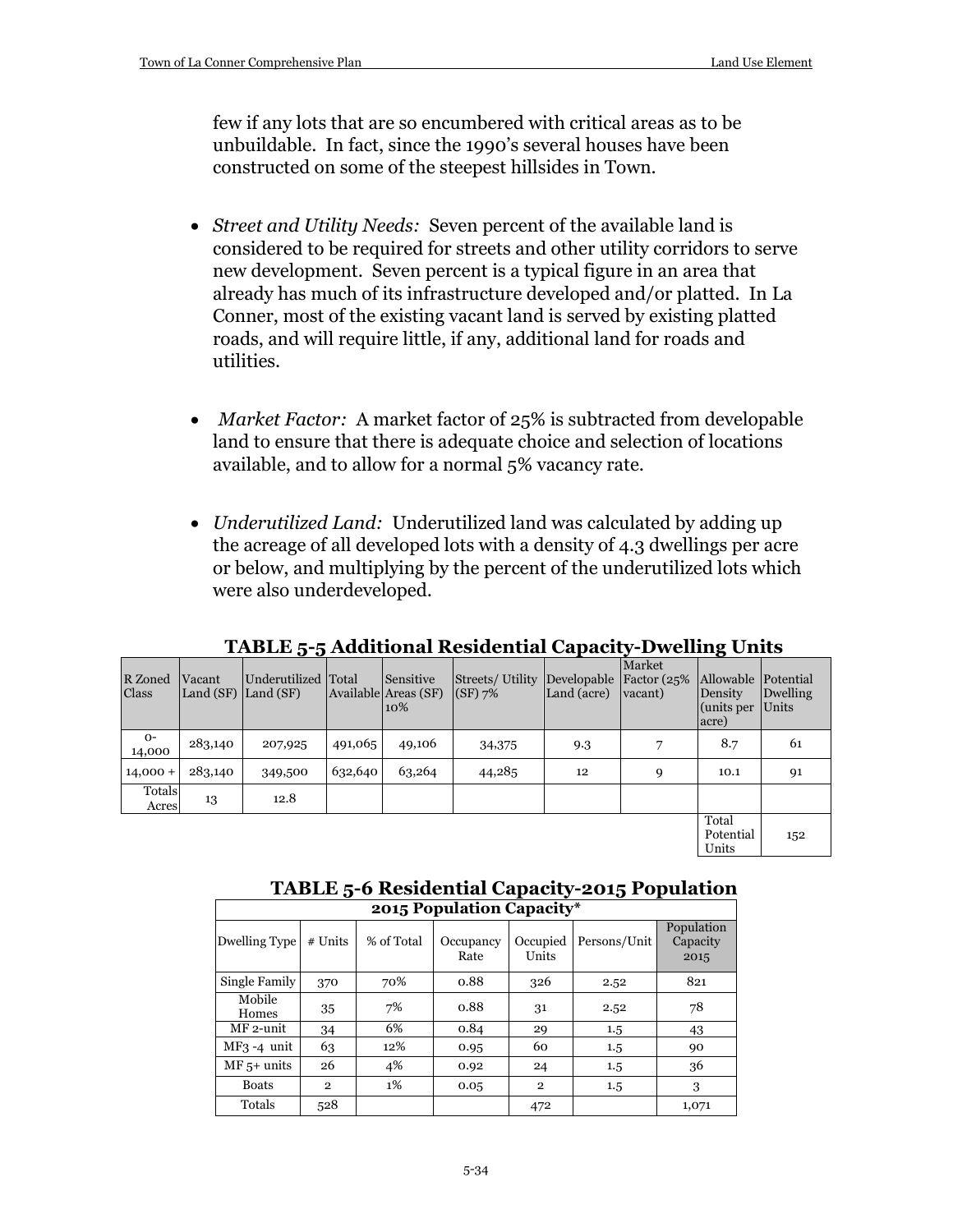\*Note: Base unit numbers were derived from OFM 2015 Population and Housing Report.

| Dwelling Type   |     | # Units  % of Total | Occupancy<br>Rate | Occupied<br>Units | Persons/Unit | Population<br>Capacity<br>2035 |
|-----------------|-----|---------------------|-------------------|-------------------|--------------|--------------------------------|
| Single Family   | 417 | 59%                 | 0.88              | 357               | 2.52         | 900                            |
| Mobile<br>Homes | 39  | 6%                  | 0.88              | 35                | 2.52         | 88                             |
| MF 2-unit       | 62  | 9%                  | 0.84              | 52                | $1.5\,$      | 78                             |
| $MF3 - 4$ unit  | 114 | 16%                 | 0.95              | 109               | 1.5          | 163                            |
| $MF 5+ units$   | 47  | 7%                  | 0.92              | 43                | 1.5          | 64                             |
| Total           |     |                     |                   |                   |              | 1,293                          |

**TABLE 5-7 Residential Capacity-2035 Projections**

Note: The capacities projected in Table 2-4 assume full build-out of dwelling units expressed in Table 2-2. For 2035 the boat category has been eliminated as the Port of Skagit has indicated that they will no longer allow "liveaboards" and are phasing them out. Town moorage is negligible and it is likely to be more so in the future. It is assumed that by 2036 there will be no "liveaboards".

Residential capacity in the next 20 years is extremely limited. The first fundamental fact is that La Conner only has a small amount of property that remains undeveloped or underdeveloped. For this evaluation, it is assumed that all remaining developable properties are built-out. The next assumption is that underdeveloped properties are redeveloped to its highest potential. While for planning purposed this has value, the economics and circumstances that drive development may not materialize. In addition, there are other assumptions in the prediction that are likely to change over time.

Predicting growth and growth patterns is more art than science. There are several assumptions regarding the build-out capacity. The most critical are:

- Unit Density How many units per acre.
- Unit Occupancy How many people occupy a particular dwelling.
- Vacancy Rate What percentage of the units are unoccupied on average.

There are other factors that will contribute to additional residential capacity in the Town. One is the allowance of accessory dwelling units in the residential zone with a conditional use permit. The second is the allowance of up to 49 percent of the square footage of the buildings, for all uses to be residential in the Commercial zoning designation. While it is impossible to quantify with any certainty the number of residential units that will be created using these two techniques, there has been strong interest in these options and it is quite likely that these two techniques will help to ensure that the Town meets it obligation for providing an adequate number of housing units for the planning period. Another option that is available would be to modify all or a portion of the Transitional Commercial area to residential or to require some type of mix of residential or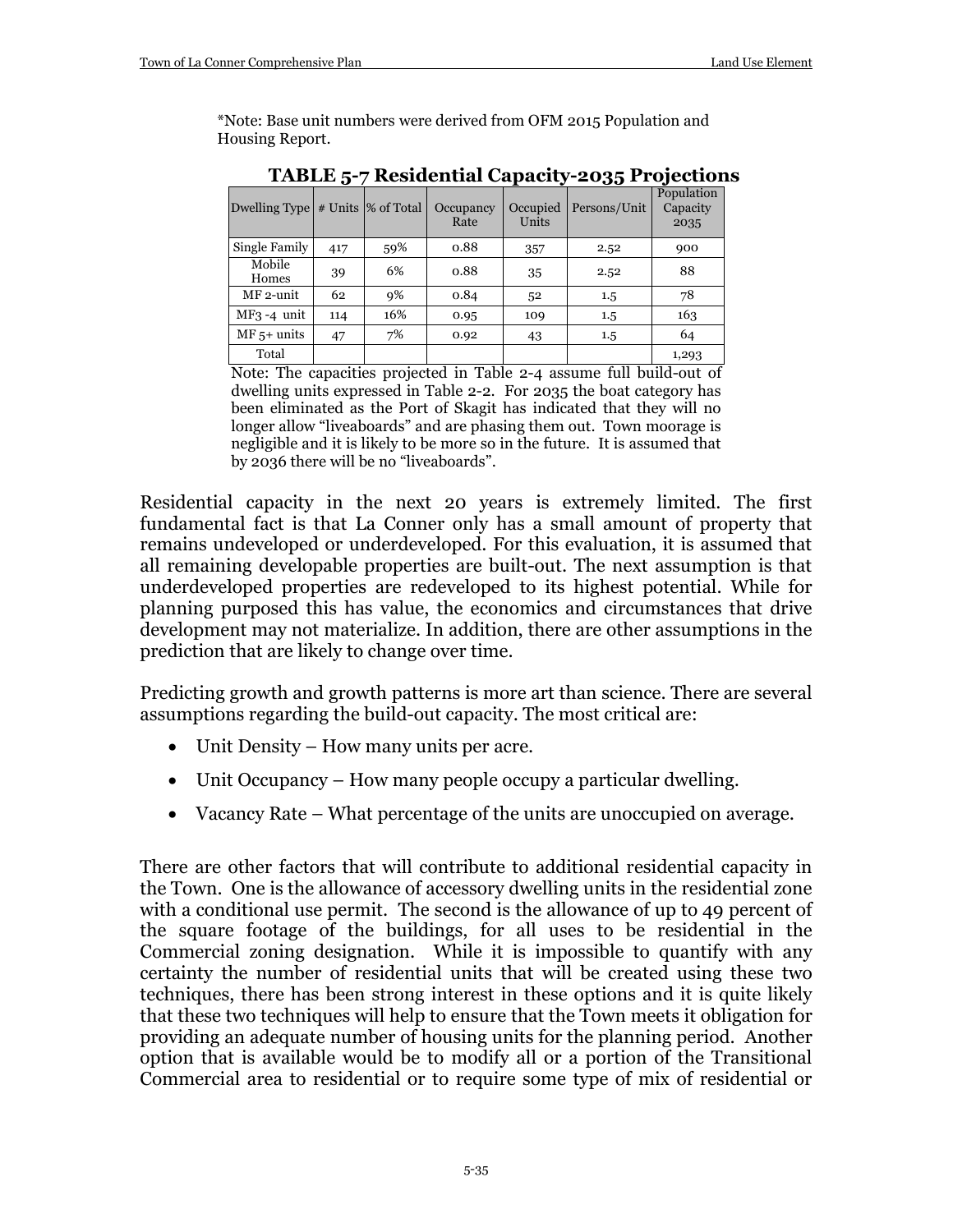commercial uses. All of these factors are driven by local and regional economic conditions that change.

#### **Demographics**

Development Patterns**:** La Conner is situated on approximately 255 acres (.4 square miles) with a population density of 3.6 persons per acre in 2017. In 1993 the density was 2.8 persons per acre, and in 2035 it is estimated at 4.7 persons per acre. Settlement has occurred uniformly around the center of town with industrial areas to the north and south. New residential development could occur through infilling (building on vacant lots), or through rehabilitation of older structures which could allow for multi-family growth.

Age Distribution of Population**[2](#page-35-0)**: The following table shows the age breakdown for La Conner in 2010:

|                           | Number | Percent          |
|---------------------------|--------|------------------|
| <b>Total population</b>   | 891    | 100.0            |
| <b>Under 5 years</b>      | 39     | 4.4              |
| 5 to 9 years              | 44     | 4.9              |
| 10 to 14 years            | 37     | 4.2              |
| 15 to 19 years            | 37     | 4.2              |
| 20 to 24 years            | 30     | 3.4              |
| <b>25 to 29 years</b>     | 34     | $3.\overline{8}$ |
| 30 to 34 years            | 41     | 4.6              |
| 35 to 39 years            | 38     | 4.3              |
| 40 to 44 years            | 50     | <u>5.6</u>       |
| 45 to 49 years            | 60     | 6.7              |
| 50 to 54 years            | 69     | 7.7              |
| 30 to 34 years            | 41     | 4.6              |
| 35 to 39 years            | 38     | 4.3              |
| 40 to 44 years            | 50     | 5.6              |
| 45 to 49 years            | 60     | 6.7              |
| 50 to 54 years            | 69     | 7.7              |
| 55 to 59 years            | 86     | 9.7              |
| 60 to 64 years            | 93     | 10.4             |
| 65 to 69 years            | 61     | 6.8              |
| 70 to 74 years            | 37     | 4.2              |
| 75 to 79 years            | 35     | 3.9              |
| 80 to 84 years            | 40     | 4.5              |
| 85 years and over         | 60     | 6.7              |
|                           |        |                  |
| <b>Median age (years)</b> | 52.8   |                  |

#### **TABLE 5-8 2010 Age Data**

 $\overline{a}$ 

<span id="page-35-0"></span><sup>2</sup> 2010 Census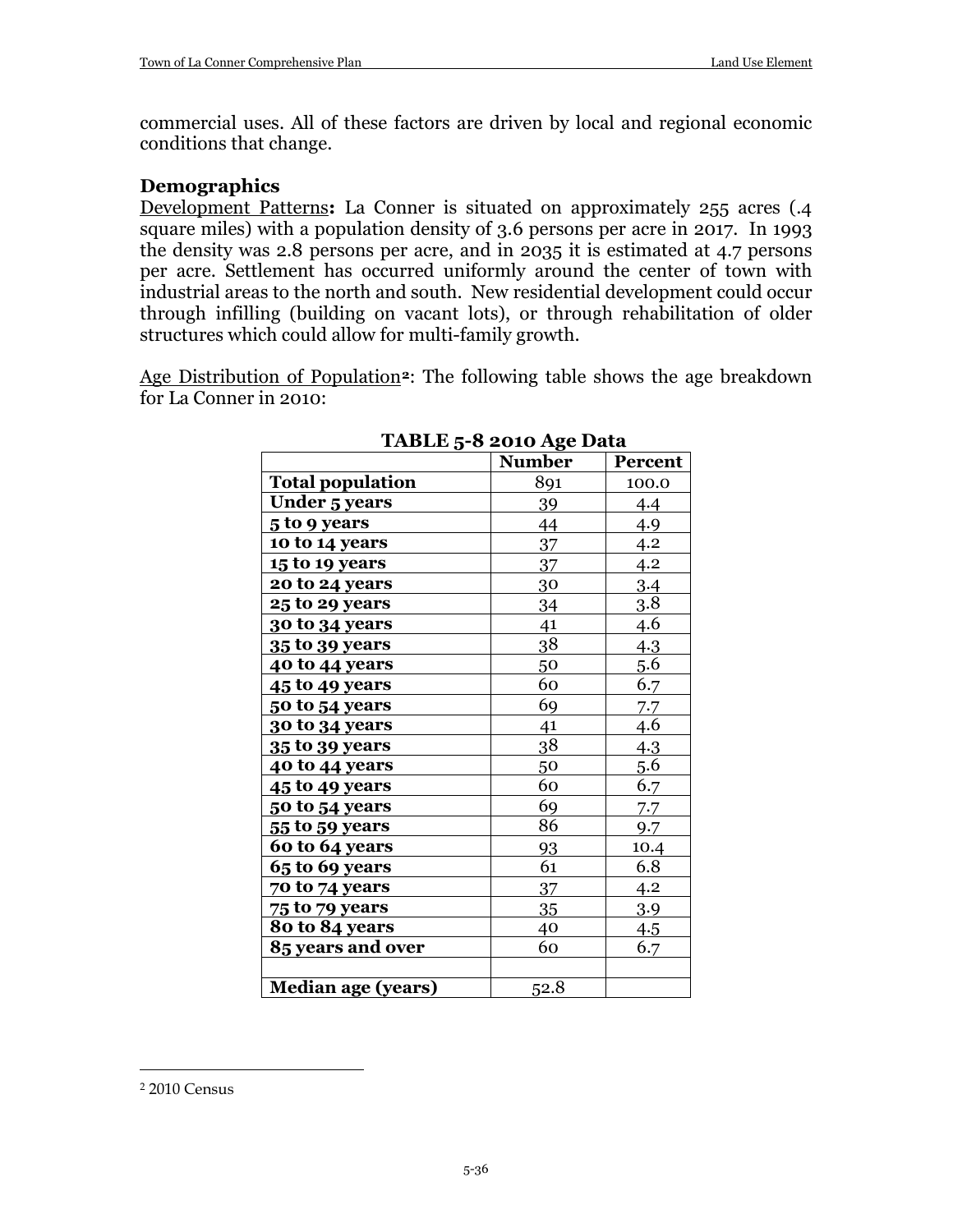For La Conner's population, 60% were over the age of 35 in 1990 That same age group was 64% by 2000 and 70.5% for 2010. As this trend continues, planning for the special considerations of an aging population is needed for housing, transit and social services. A large retired population contributes income dollars, but is not looking for employment opportunities.

Home Ownership: Between 1980 and 1993 home ownership in La Conner increased by 31 new units. In 1992 La Conner had 224 single family units, 83 multi-family, and 38 mobile/manufactured homes for a total of 345 dwellings. In 1993, there were 219 single-family units, 98 multi-family, 22 mobile homes, and 26 special (boats) units for a total of 365 dwellings. In 1995, there were 228 single-family units, 78 multi-family, 16 mobile/manufactured homes, and 28 special (boats) units for a total of 350 dwellings. The total number of dwelling units in 2002 rose to 491.**[3](#page-36-0)** The 2015 breakdown of home types is shown in Table 5-6 above.

In the Town, 47% of the housing units were built before 1970. According to the 2010 Census home ownership outnumbered renters; 52.2% owners versus 47.8% renters. The median home value in La Conner was \$263,300 in 2016. The median value has raised 55% since 2000.

Household Size: In 2015, a typical household in La Conner was 2.52 persons per unit in owner occupied homes, and 1.5 in renter occupied units. The average household size decreased from 2.83 in 1970 to 2.1 in 1993, to 2 in 2000; by 2015 the household average had increased to 2.52. The fluctuations and unpredictability in the household size component of land capacity analysis underscores the fact that capacity analysis is more art than science. As discussed previously, household size is just one of several factors that impacts build out capacity. The margins that exist for determining if La Conner has enough housing for the future or not are so tight that small fluctuations of any of the variables can influence whether an adequate number of units will be available to serve the community over the planning period. Future updates will need to consider alternative approaches to how to accommodate future population.

Education: Of the Town's population over the age of 25 in 2016, 98.6% had a high school diploma and 28.4% had a Bachelor's degree or higher. This is a higher education level than that attained by Skagit County's population as a whole. The statistics for Skagit County show that 88.9% completed high school and 24.7% had a Bachelor's degree or higher. This indicates La Conner has been successful in attracting and keeping a well-educated populace who not only contribute to the economic welfare of the community but also the cultural climate.

<span id="page-36-0"></span> $\overline{a}$ <sup>3</sup> Refer to 1999 Population, Land Use and Capacity Report, Erika Jenson; 2002 Population and Land Use Analysis Report, John Doyle; 2010 Census; 2016 American Community Survey; and 2017 Population and Land Use Analysis Report, John Doyle and Marianne Manville-Ailles